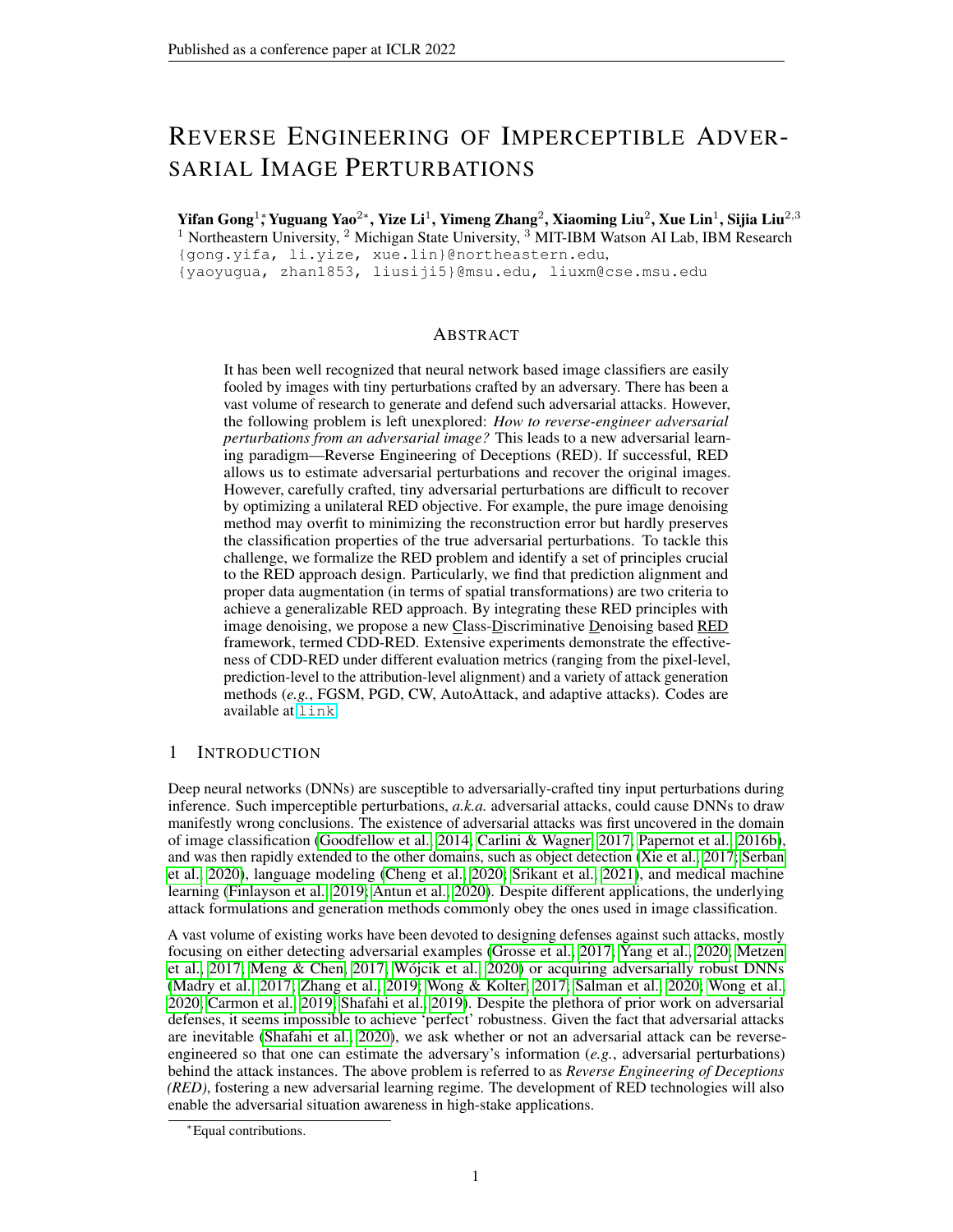To the best of our knowledge, few work studied the RED problem. The most relevant one that we are aware of is (Pang et al., 2020), which proposed the so-called query of interest (QOI) estimation model to infer the adversary's target class by model queries. However, the work (Pang et al., 2020) was restricted to the black-box attack scenario and thus lacks a general formulation of RED. Furthermore, it has not built a complete RED pipeline, which should not only provide a solution to estimating the adversarial example but also formalizing evaluation metrics to comprehensively measure the performance of RED. In this paper, we aim to take a solid step towards addressing the RED problem.

### 1.1 CONTRIBUTIONS

The main contributions of our work is listed below.

We formulate the Reverse Engineering of Deceptions (RED) problem that is able to estimate adversarial perturbations and provides the feasibility of inferring the intention of an adversary, `adversary saliency regions' of an adversarial image.

We identify a series of RED principles to effectively estimate the adversarially-crafted tiny perturbations. We nd that the class-discriminative ability is crucial to evaluate the RED performance. We also nd that data augmentatioa,g, spatial transformations, is another key to improve the RED result. Furthermore, we integrate the developed RED principles into image denoising and propose a denoiser-assisted RED approach.

We build a comprehensive evaluation pipeline to quantify the RED performance from different perspectives, such as pixel-level reconstruction error, prediction-level alignment, and attribution-level adversary saliency region recovery. With an extensive experimental study, we show that, compared to image denoising baselines, our proposal yields a consistent improvement across diverse RED evaluation metrics and attack generation methods, FGSM (Goodfellow et al., 2014), CW (Carlini & Wagner, 2017), PGD (Madry et al., 2017) and AutoAttack (Croce & Hein, 2020).

### 1.2 RELATED WORK

Adversarial attacks. Different types of adversarial attacks have been proposed, ranging from digital attacks (Goodfellow et al., 2014; Carlini & Wagner, 2017; Madry et al., 2017; Croce & Hein, 2020; Xu et al., 2019b; Chen et al., 2017a; Xiao et al., 2018) to physical attacks (Eykholt et al., 2018; Li et al., 2019; Athalye et al., 2018; Chen et al., 2018; Xu et al., 2019c). The former gives the most fundamental threat model that commonly deceives DNN models during inference by crafting imperceptible adversarial perturbations. The latter extends the former to fool the victim models in the physical environment. Compared to digital attacks, physical attacks require much larger perturbation strengths to enhance the adversary's resilience to various physical conditions such as lightness and object deformation (Athalye et al., 2018; Xu et al., 2019c).

In this paper, we focus on -norm ball constrained attacks, k.a.  $\lambda_p$  attacks, forp 2 f 1; 2; 1g , most widely-used in digital attacks. Examples include FGSM (Goodfellow et al., 2014), PGD (Madry et al., 2017), CW (Carlini & Wagner, 2017), and the recently-released attack benchmark AutoAttack (Croce & Hein, 2020). Based on the adversary's intent tacks are further divided into untargeted attacks and targeted attacks, where in contrast to the former, the latter designates the (incorrect) prediction label of a victim model. When an adversary has no access to victim models' detailed information (such as architectures and model weights) attacks can be further generalized to black-box attacks by leveraging either surrogate victim models (Papernot et al., 2017; 2016a; Dong et al., 2019; Liu et al., 2017) or input-output queries from the original black-box models (Chen et al., 2017b; Liu et al., 2019; Cheng et al., 2019).

Adversarial defenses. To improve the robustness of DNNs, a variety of approaches have been proposed to defend against attacks. One line of research focuses on enhancing the robustness of DNNs during training,e.g., adversarial training (Madry et al., 2017), TRADES (Zhang et al., 2019), randomized smoothing (Wong & Kolter, 2017), and their variants (Salman et al., 2020; Wong et al., 2020; Carmon et al., 2019; Shafahi et al., 2019; Uesato et al., 2019; Chen et al., 2020). Another line of research is to detect adversarial attacks without altering the victim model or the training process. The key technique is to differentiate between benign and adversarial examples by measuring their `distance.' Such a distance measure has been de ned in the input space via pixel-level reconstruction error (Meng & Chen, 2017; Liao et al., 2018), in the intermediate layers via neuron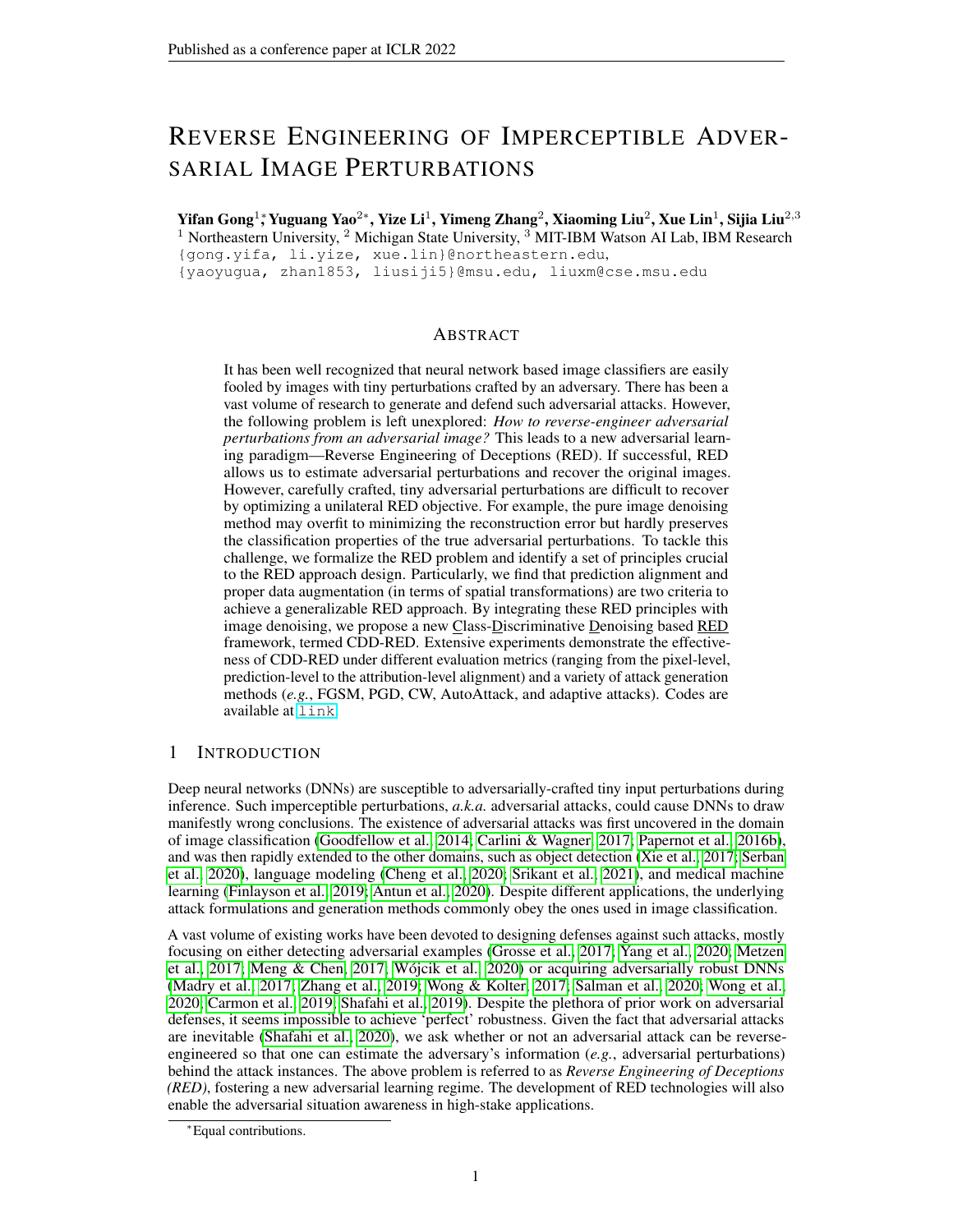activation anomalies (Xu et al., 2019a), and in the logit space by tracking the sensitivity of deep feature attributions to input perturbations (Yang et al., 2020).

In contrast to RED adversarial detection is a relatively simpler problems a roughly approximated distance possesses detection-ability (Meng & Chen, 2017; Luo et al., 2015). Among the existing adversarial defense techniques, the recently-proposed Denoised Smoothing (DS) method (Salman et al., 2020) is more related to ours. In (Salman et al., 2020), an image denoising network is prepended to an existing victim model so that the augmented system can be performed as a smoothed image classi er with certi ed robustness. Although DS is not designed for RED, its denoised output can be regarded as a benign example estimate. The promotion of classi cation stability in DS also motivates us to design the RED methods with class-discriminative ability. Thus, DS will be a main baseline approach for comparison. Similar to our RED setting, the concurrent work (Souri et al., 2021) also identi ed the feasibility of estimating adversarial perturbations from adversarial examples.

# 2 REVERSEENGINEERING OFDECEPTIONS FORMULATION AND **CHALLENGES**

In this section, we rst introduce the threat model of our interest: adversarial attacks on images. Based on that, we formalize the Reverse Engineering of Deceptions (RED) problem and demonstrate its challenges through some `warm-up' examples.

Preliminaries on threat model. We focus on  $_{p}$  attacks, where thedversary's goals to generate imperceptible input perturbations to fool a well-trained image classi er. Formally, detnote a benign image, and an additive perturbation variable. Given a victim classifeand a perturbation strength tolerance (in terms of,e.g.,  $\cdot_1$  -norm constraink  $k_1$ ), the desiredattack generation algorithmA then seeks the optimalsubject to the perturbation constraints. Such an attack generation process is denoted by=  $A(x; f; )$ , resulting in an adversarial example =  $x + .$  HereA can be ful lled by different attack methods, e.g., FGSM (Goodfellow et al., 2014), CW (Carlini & Wagner, 2017), PGD (Madry et al., 2017), and AutoAttack (Croce & Hein, 2020).

Problem formulation of RED. Different from conventional defenses to detect or reject adversarial instances (Pang et al., 2020; Liao et al., 2018; Shafahi et al., 2020; Niu et al., 2020), RED aims to address the following question.

(RED problem) Given an adversarial instance, can we reverse-engineer the adversarial perturbations, and infer the adversary's objective and knowledgg, true image class behind deception and adversary saliency image region?

Formally, we aim to recover from an adversarial example under the prior knowledge of the victim modelf or its substitute  $\alpha$  if the former is a black box. We denote the RED operation as = R(x<sup>0</sup>, f<sup>o</sup>), which covers the white-box scenario  $\epsilon$  f) as a special case. We propose to learn a parametric modelD (e.g., a denoising neural network that we will focus on) as an approximation of R through a training dataset of adversary-benignity pairs f (x<sup>0</sup>, x)g. ThroughD, RED will provide abenign example estimatex $_{\sf{RED}}\,$  and aadversarial example estimatex $_{\sf{RED}}^{\sigma}\,$  as below:

$$
x_{RED} = D (x0); x0RED = x0peturbation estimate + x; (1)
$$

where aperturbation estimate is given by subtracting the RED's output with its input, D (x<sup>0</sup>).

the former provides `detected' adversarial examples for Figure 1: Overview of RED versus AD. We highlight that RED yields a new defensive approach aiming to `diagnose' the perturbation details of an existing adversarial example in a post-hoc, forensic manner. This is different from adversarial detection (AD). Fig.1 provides a visual comparison of RED with AD. AlthoughAD is also designed in a post-hoc manner, it aims to determine whether an input is an adversarial example for a victim model based on certain statistics on model features or logits. Besides, might be used as a pre-processing step of RED, where ne-level RED diagnosis. In our experiments, we will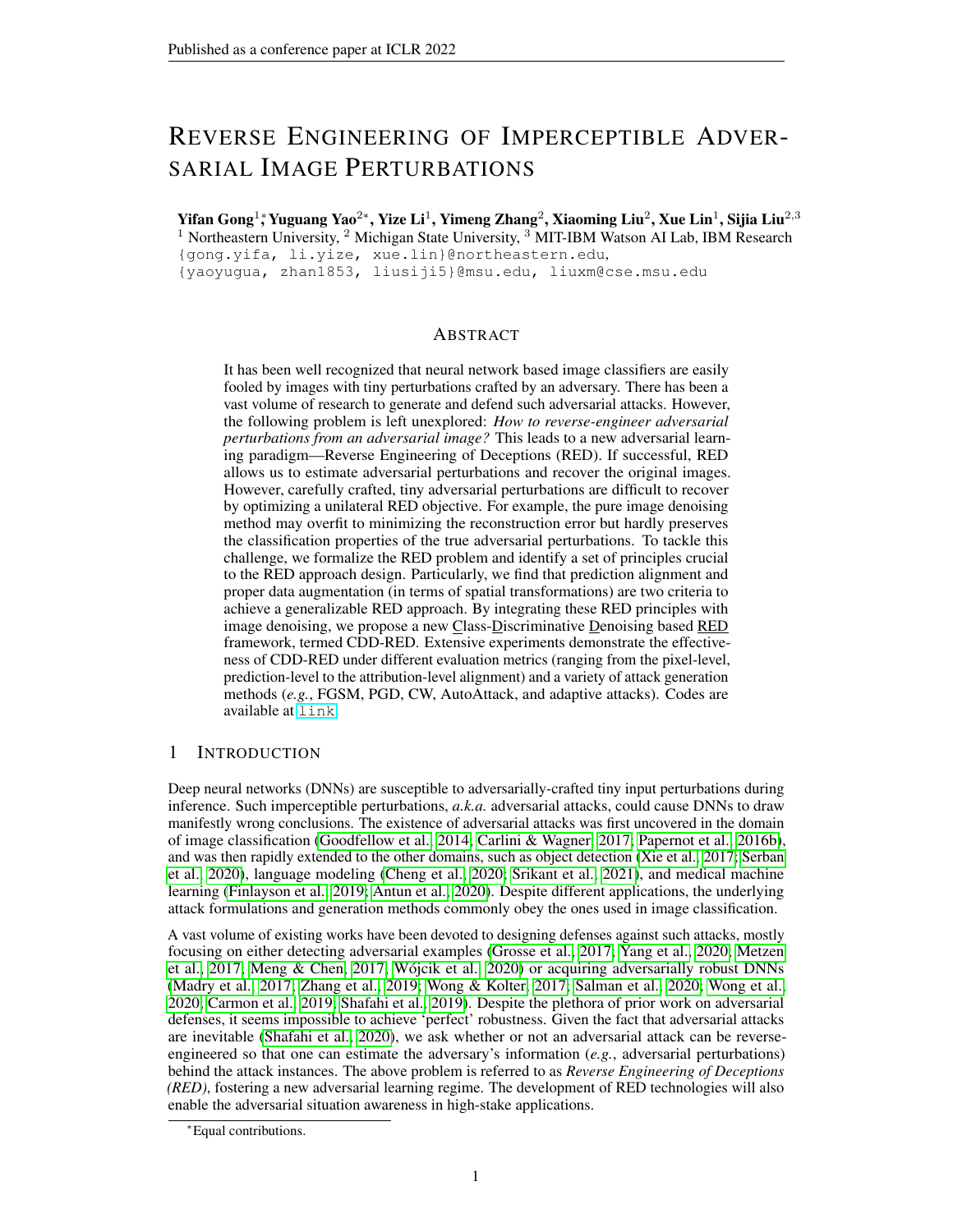also show that the outputs of RED can be leveraged to guide the design of adversarial detection. In this sense, RED and AD are complementary building blocks within a closed loop.

Challenges of RED In this work, we will specify the RED mod $\mathbf{\Phi}$  as a denoising network. However, it is highly non-trivial to design a proper denoiser for RED. Speaking at a high level, there exist two main challenges. First, unlike the conventional image denoising strategies (Zhang et al., 2017), the design of an RED-aware denoiser needs to take into account the effects of victim models and data properties of adversary-benignity pairs. Second, it might be insuf-cient to merely minimize the reconstruction error as the adversarial perturbation is nely-crafted (Niu et al., 2020). Therefore, either under- or over-denoising will lead to poor RED performance.

### 3 RED EVALUATION METRICS AND DENOISING-ONLY BASELINE

Since RED is different from existing defensive approaches, we rst develop new performance metrics of RED, ranging from pixel-level reconstruction error to attribution-level adversary saliency region. We next leverage the proposed performance metrics to demonstrate why a pure image denoiser is incapable of ful lling RED.

RED evaluation metrics. Given a learned RED mod**el**, the RED performance will be evaluated over a testing datas $\mathsf{ex}^0\!,$ x) 2 D $_{\rm test}$ ; see implementation details in Sec. 5. Hereis used as the testing input of the RED model, and is the associated ground-truth benign example for comparison. The benign example estimat $_{\sf{RED}}$  and adversarial example estima $_{\sf{RED}}$  are obtained following (1). RED evaluation pipeline is conducted from the following aspectativel-level reconstruction error,- prediction-level inference alignment, a addattribution-level adversary saliency region.

 $\hat{a}$  ¬ Pixel-levet Reconstruction error given  $\text{bd}(x; x_{\text{RED}}) = E_{(x^0; x) \text{2D test}}$  [kx<sub>RED</sub> xk<sub>2</sub>].

â - Prediction-level: Prediction alignment (A) between the pair dienignexample and its estimate ( $x_{\text{RED}}$  ; x) and PA between the pair at dversarialexample and its estima( $\alpha_{\text{RED}}^{0}$  ; x<sup>0</sup>), given by

$$
PA_{\text{benign}} = \frac{\text{card}(f(x_{\text{RED}}; x) \text{ } f(x_{\text{RED}}) = F(x) \text{ } g)}{\text{card}(D_{\text{test}})}; PA_{\text{adv}} = \frac{\text{card}(f(x_{\text{RED}}^0; x^0) \text{ } f(x_{\text{RED}}^0) = F(x^0) \text{ } g)}{\text{card}(D_{\text{test}})}
$$

wherecard() denotes a cardinality function of a set and refers to the prediction label provided by the victim modelf.

â  $\circledR$  Attribution-level : Input attribution alignment AA) between the benign paix  $_{\text{RED}}$ ; x) and between the adversarial páir $_{\sf{RED}}^0$  ; x $^0$ . In this work, we adopt GradCAM (Selvaraju et al., 2020) to attribute the predictions of classes back to input saliency regions. The rationale **Denatively** the unnoticeable adversarial perturbations (in the pixel space) can introduce an evident input attribution discrepancy with respect to (w.r.t.) the true labelnd the adversary's target label (Boopathy et al., 2020; Xu et al., 2019b). Thus, an accurate RED should be able to erase the adversarial attribution effect through R<sub>ED</sub> , and estimate the adversarial intent through the saliency region<sub>te</sub> (see Fig. 1 for illustration).

Benign example x/xRED show that how a pure image denoiser, a `mustproblem. This failure case drive us to rethink<br>the denoising strategy through the lens of RED.<br>First we obtain the denoising naturals by mix. Denoising-Only (DO) baseline. We further  $\frac{5}{8}$ try' baseline, is insuf cient of tackling the RED problem. This failure case drive us to rethink. First, we obtain the denoising network by minimizing the reconstruction error:



Figure 2: IAA of DO compared with ground-truth.

$$
minimize \quad \text{denoise} \quad (\quad ; \quad) \quad := \; E_{(x^0; x)^2} \quad \text{kD} \quad (x^0) \quad x k_1; \tag{2}
$$

where a Mean Absolute Error (MAE)-type loss is used for denoising (Liao et al., 2018), and the creation of training dataset is illustrated in Sec. 5.1. Let us then evaluate the performance of DO through the non-adversarial prediction alignm**@A**t<sub>enign</sub> andIAA . We nd thatPA<sub>benign</sub> = 42:8% for DO. And Fig. 2 shows the A performance of DO w.r.t. an input example. As we can see, DO is not capable of exactly recovering the adversarial saliency regions compared to the ground-truth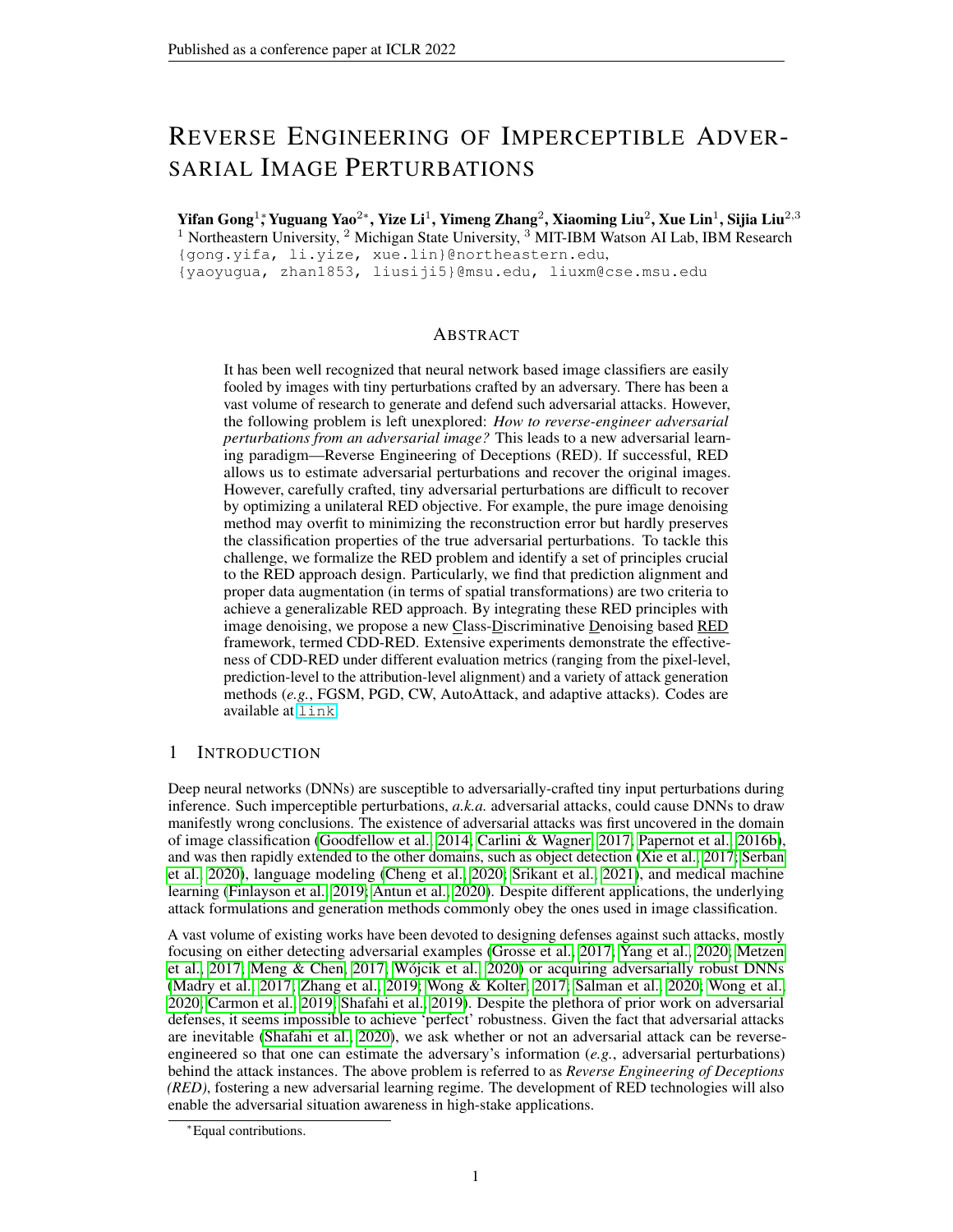adversarial perturbations. These suggest that DO-based RED lacks the reconstruction ability at the prediction and the attribution levels. Another naive approach is performing adversarial attack back tox<sup>0</sup>, yet it requires additional assumptions and might not precisely recover the ground-truth perturbations. The detailed limitations are discussed in Appendix A.

# 4 CLASS-DISCRIMINATIVE DENOISING FORRED

In this section, we propose a novellass-DiscriminativeDenoising baseRED approach termedCDD-RED; see Fig. 3 for an overview. CDD-REDcontains two key components. First, we propose aPA regularization to enforce the prediction-level stabilities of both estimated benign examplex  $_{\text{RED}}$  and adversarial example  $x_{\text{RED}}^0$  with respect to their true counterparts  $x$  and  $x^0$ , respectively. Second, we propose a data augmentation strategy to improve the RED's generalization without losing its classdiscriminative ability.

Figure 3: CDD-RED overview.

Benign and adversarial prediction alignment. To accurately estimate the adversarial perturbation from an adversarial instance, the lessons from the DO approach suggest to preserve the classdiscriminative ability of RED estimates to align with the original predictions, given by vs. x, and  $x_{\mathsf{RED}}^0$  vs.  $x^0$ . Spurred by that, the training objective **GDD-RED** is required not only to minimize the reconstruction error like (2) but also to maximize namely, `clone' the classdiscriminative ability of original data. To achieve this goal, we augment the derDiserith a known classi er  $\wedge$  to generate predictions of estimated benign and adversarial examples (see Fig. 3), i.e.,  $x_{RED}$  and $x_{RED}^0$  de ned in (1). By contrasting ( $x_{RED}$  ) with  $f'(x)$ , and  $f'(x_{RED}^0)$  with  $f'(x^0)$ , we can promote PA by minimizing the prediction gap between true examples and estimated ones:

$$
\Gamma_{\text{PA}}(k; x) = E_{(x, 0; x) \cdot 2} \left[ \Gamma_{\text{PA}}(k; x^0; x) \right]; \Gamma_{\text{PA}}(k; x^0; x) := \left[ \frac{\text{CE}(f'(x_{\text{RED}}); f'(x))}{\text{PA for being a prediction}} \right] + \left[ \frac{\text{CE}(f'(x_{\text{rep}}^0); f'(x^0))}{\text{PA for adversarial prediction}} \right]; \quad (3)
$$

where CE denotes the cross-entropy loss. To enhance the class-discriminative ability, it is desirable to integrate the denoising loss (2) with the PA regularization (3), leading  $_{\text{GSE}} + \degree_{\text{PA}}$ , where  $> 0$ is a regularization parameter. To address this issue, we will further propose a data augmentation method to improve the denoising ability without losing the advantage of PA regularization.

Proper data augmentation improves RED. The rationale behind incorporating image transformations into CDD-RED lies in two aspects. First, data transformation can make RED foveated to the most informative attack artifacts since an adversarial instance could be sensitive to input transformations (Luo et al., 2015; Athalye et al., 2018; Xie et al., 2019; Li et al., 2020; Fan et al., 2021). Second, the identi cation of transformation-resilient benign/adversarial instances may enhance the capabilitie **P**A fand IAA.

Figure 4: The in uence of different data augmentations. However, it is highly non-trivial to determine <sup>Base'</sup> refers to the base training without augmentation.

the most appropriate data augmentation operations. For example, a pixel-sensitive data transformation, e.g., Gaussian blurring and colorization, would hamper the reconstruction-ability of the original adversary-benignity pa( $\kappa^0$ , x). Therefore, we focus on spatial image transformations, including rotation, translation, cropping & padding, cutout, and CutMix (Yun et al., 2019), which keep the original perturbation in a linear way. In Fig.4, we evaluate the RED performance, in terms of pixellevel reconstruction error and prediction-level alignment accuracy, for different kinds of spatial image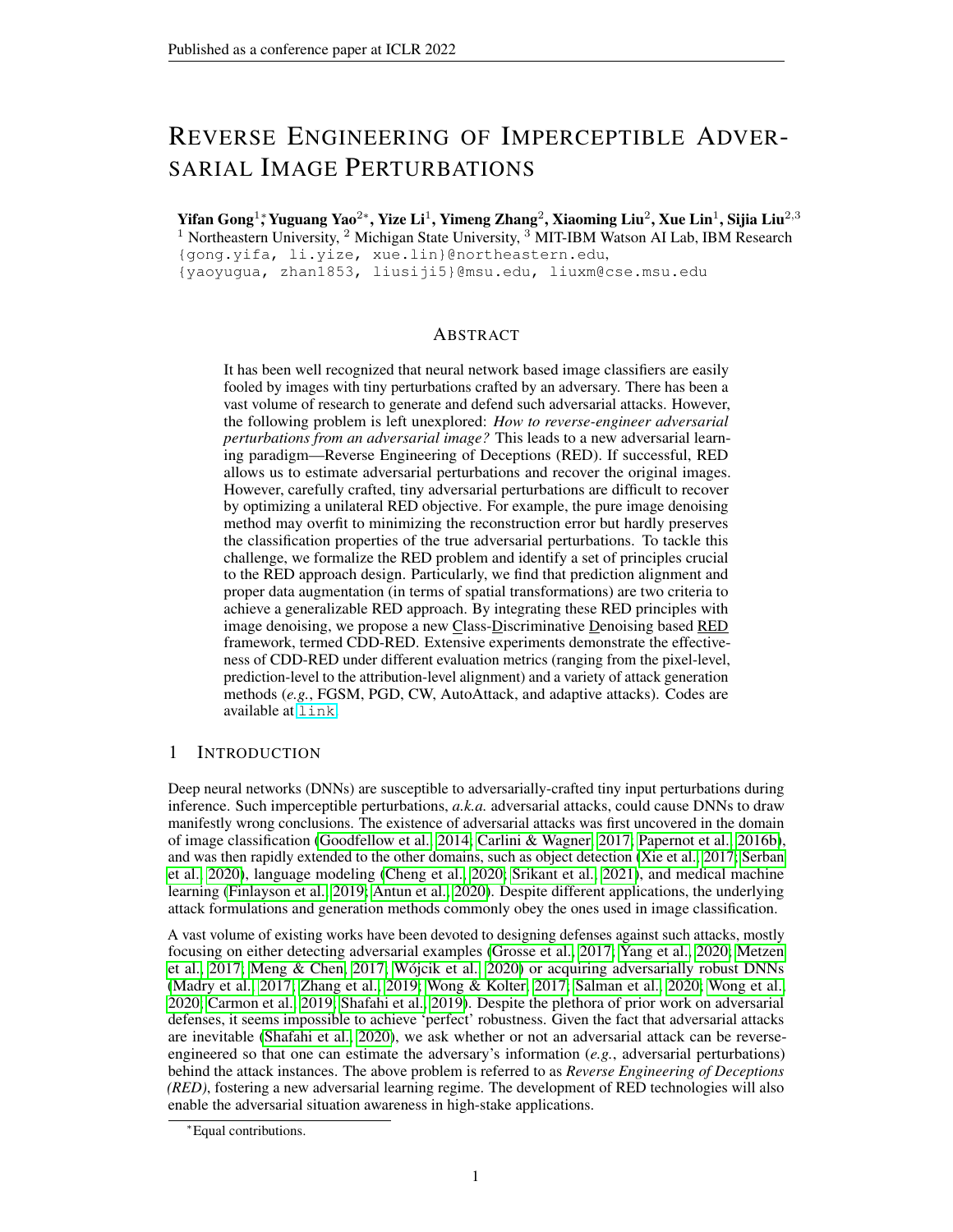transformations. As we can see, CutMix and cropping & padding can increase the both performance simultaneously, considered as the appropriate augmentation to boost the RED. Furthermore, we empirically nd that combining the two transformations can further improve the performance.

Let T denote a transformation set, including cropping & padding and CutMix operations. With the aid of the denoising loss ( $2FA$  regularization  $(3)$ , and data transformations we then cast the overall training objective of CDD-RED as

minimize 
$$
\frac{\left|F_{(x^0;x^0)}(x^0, t^0) - t(x^0)\right|}{\sum_{\text{denoise}} (2) \text{ with data augmentations}} + \frac{\left|F_{(x^0;x^0)}(x^0, t^0, t^0)\right|}{\sum_{\text{PA}} (3) \text{ with data augmentation}};
$$
 (4)

whereT denotes a properly-selected subseT  $\phi$  and  $>0$  is a regularization parameter. In the regularizer (4), we need to avoid the scenario of over-transformation where data augmentation alters the classi er's original decision. This suggests ft 2 T j  $\mathbf{f}^{\mathsf{A}}(t(x)) = \mathbf{f}^{\mathsf{A}}(x)$ ;  $\mathbf{f}^{\mathsf{A}}(t(x^0)) = \mathbf{f}^{\mathsf{A}}(x^0)$  g, where $\hat{\mathsf{F}}$  represents the prediction label of the pre-trained class $\hat{\mathsf{n}},$ ène.,  $\hat{\mathsf{F}}(\cdot)$  = argmax(  $\hat{\mathsf{f}}(\cdot)$ ).

### 5 EXPERIMENTS

We show the effectiveness of our proposed method in spectsa) reconstruction error of adversarial perturbation inversion,e.,d(x;  $x_{\text{RED}}$ ), b) class-discriminative ability of the benign and adversarial example estimate,e., PA<sub>benian</sub> andPA<sub>adv</sub> by victim models,c) adversary saliency region recovery, i.e., attribution alignment, and) RED evaluation over unseen attack types and adaptive attacks.

### 5.1 EXPERIMENT SETUP

Attack datasets. To train and test RED models, we generate adversarial examples on the ImageNet dataset (Deng et al., 2009). We considenttack methodsincluding PGD (Madry et al., 2017), FGSM (Goodfellow et al., 2014), and CW attack (Carlini & Wagner, 2017), applied to both including pre-trained ResNet18 (Res18), Resnet50 (Res50) (He et al., 2015), VGG16, VGG19, and InceptionV3 (IncV3) (Szegedy et al., 2015). The detailed parameter settings can be found in Appendix B. Furthermore, to evaluate the RED performance on unseen perturbation types during training, additional 2K adversarial examples generated ut pAttack (Croce & Hein, 2020) and 1K adversarial examples generated Fingture Attack (Sabour et al., 2015) are included as the unseen testing dataset. AutoAttack is applied on VGG19, Res50twoochew victim models i.e., Alexet and Robust Resnet50 (R-Res50), via fast adversarial training (Wong et al., 2020) while Feature Attack is applied on VGG19 and Alexnet. The rational behind considering Feature Attack is that feature adversary has been recognized as an effective way to circumvent adversarial detection (Tramer et al., 2020). Thus, it provides a supplement on detection-aware attacks.

RED model con guration, training and evaluation. During the training of the RED denoisers, VGG19 (Simonyan & Zisserman, 2015) is chosen as the pretrained classicumPA regularization. Although different victim models were used for generating adversarial examples, we will show that the inference guided by VGG19 is able to accurately estimate the true image class and the intent of the adversary. In terms of the architecture Dof, DnCNN (Zhang et al., 2017) is adopted. The RED problem is solved using an Adam optimizer (Kingma & Ba, 2015) with the initial learning rate of 10  $<sup>4</sup>$ , which decays 0 times for every 40 training epochs. In (4), the regularization parameter</sup> set as0:025. The transformations for data augmentation include CutMix and cropping & padding. The maximum number of training epochs is se800. The computation cost and ablation study of CDD-RED are in Appendix D and E, respectively.

Baselines. We compareCDD-RED with two baseline approaches) the conventional denoisingonly (DO) approach with the objective function (2); The state-of-the-art Denoised Smoothing (DS) (Salman et al., 2020) approach that considers both the reconstruction error and the Panenign examples in the objective function. Both methods are tuned to their best con gurations.

### 5.2 MAIN RESULTS

Reconstruction error  $d(x; x_{RED})$  and PA. Table 1 presents the comparison  $GBD$ -RED with the baseline denoising approaches in terms( $\texttt{wf}$ x $_{\sf{RED}}$  ), d(f (x); f (x $_{\sf{RED}}$  )), d(f (x $^0$ ); f (x $^0_{\sf{RED}}$  )),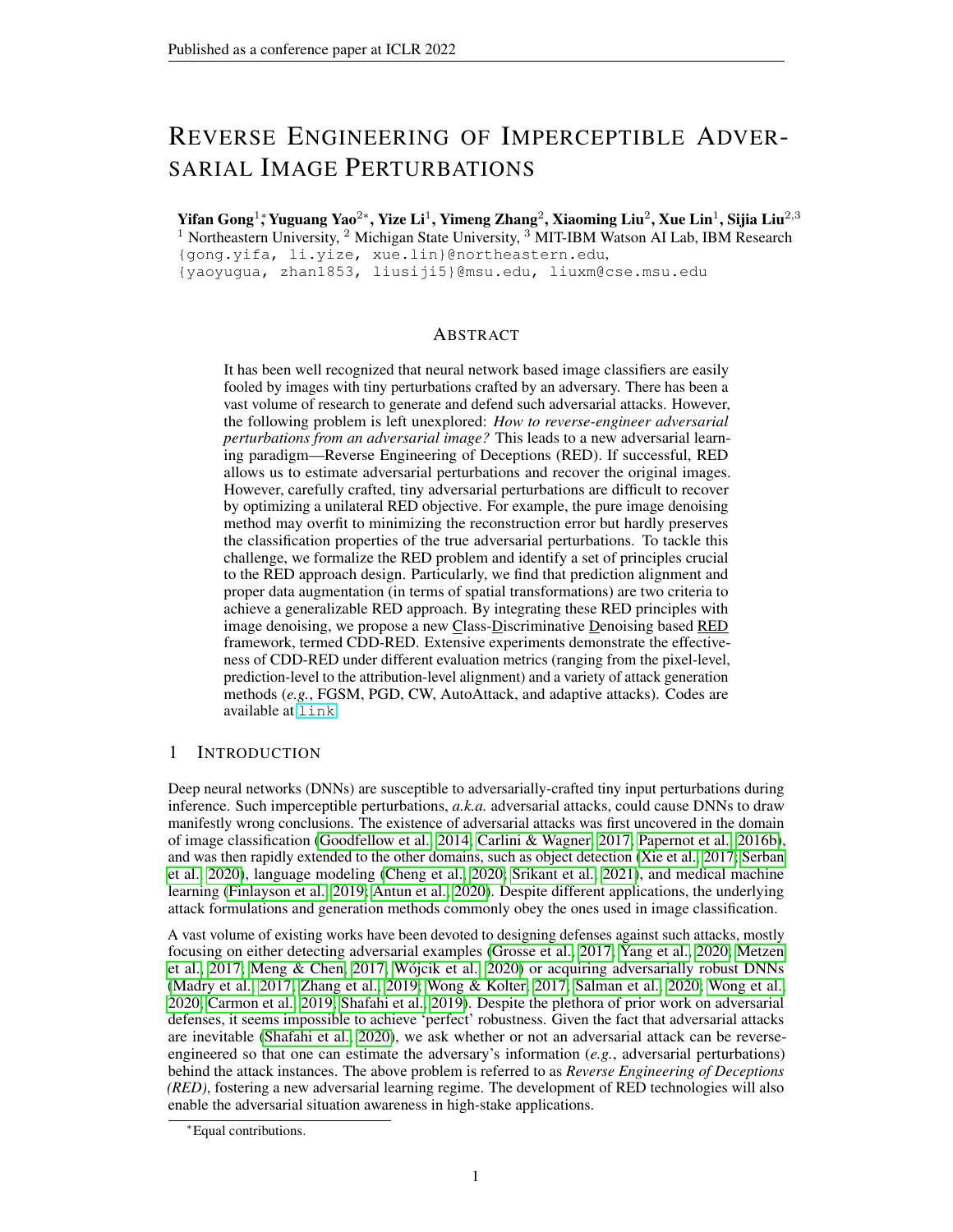$PA<sub>benion</sub>$ , and  $PA<sub>adv</sub>$  on the testing dataset. As we can see, our approach (RED) improves the class-discriminative ability from benign perspective by 42.91% and adversarial perspective by 8.46% with a slightly larger reconstruction error compared with the DO approach. In contrast to DS, CDD-RED achieves similar Penton

but improved pixel-level denoising error a**Ra<sub>adv</sub> . F**ur- Table 1:The performance comparison among thermore,CDD-RED achieves the best logit-level reconDO, DS andCDD-RED on the testing dataset.

struction error for both  $(x_{\mathsf{RED}})$  andf  $(x_{\mathsf{RED}}^0)$  among the three approaches. This implies that  $E_D$  rendered by CDD-RED can achieve highly similar prediction the true benign example, and the perturbation estimation  $x^0$  x<sub>RED</sub> yields a similar misclassi cation effect to the

| …–  |                                           |        |        |                |
|-----|-------------------------------------------|--------|--------|----------------|
|     |                                           | DO     | DS     | <b>CDD-RED</b> |
|     | $d(x; x_{RED})$                           | 9.32   | 19.19  | 13.04          |
|     | $\overline{d(f(x);f(x_{RED}))}$           | 47.81  | 37.21  | 37.07          |
| t٥  | $\overrightarrow{d(f(x^0);f(x^0_{RED}))}$ | 115.09 | 150.02 | 78.21          |
|     | <b>PA</b> benign                          | 42.80% | 86.64% | 85.71%         |
|     | $PA_{\text{adv}}$                         | 71.97% |        |                |
| ιte |                                           |        | 72.47% | 80.43%         |

ground-truth perturbation. Besid&DD-RED is robust against attacks with different hyperparameters settings, details can be found in Appendix F.

|                                                 | Input image | $1$ (; y) | $\mathsf{DO}$<br>$1$ (; $y^0$ ) | DS<br>$1$ (; y) | $1$ (; $y^0$ ) | CDD-RED (ours)<br>$1$ (; y) | $\overline{1}$ (; y <sup>o</sup> ) | $1$ (; y) | Groundtruth<br>$1$ (; $y^0$ ) |
|-------------------------------------------------|-------------|-----------|---------------------------------|-----------------|----------------|-----------------------------|------------------------------------|-----------|-------------------------------|
| Benign example<br>X/XRED                        |             |           |                                 |                 |                |                             |                                    |           |                               |
| Adv. example<br>x <sup>9</sup> X <sub>RED</sub> |             |           |                                 |                 |                |                             |                                    |           |                               |

Figure 5: Interpretation () of benign  $\frac{k}{x_{RED}}$  ) and adversarialx $\frac{m}{x_{RED}}$  ) image w.r.t. the true label y=`ptarmigan' and the adversary targeted label shower curtain'. We compare three methods of RED training, DO, DS, andCDD-RED as our method, to the ground-truth interpretation. Given an RED method, the rst column isl (x $_{\sf{RED}}$  ; y) versusl (x $_{\sf{RED}}^0$  ; y), the second column **is**(x $_{\sf{RED}}$  ; y $^0$ ) versusl (x $_{\sf{RED}}^0$  ; y $^0$ ), and all maps under each RED method are normalized w.r.t. their largest value. For the ground-truth, the rst columnyis versusl  $(x^0; y)$ , the second column  $\mathbf{ls}(x; y^0)$  versusl  $(x^0; y^0)$ .

Attribution alignment. In addition to pixel-level alignment and prediction-level alignment to evaluate the RED performance, attribution alignment is examined in what follows. Fig. 5 presents attribution maps generated by GradCAM in term ${\sf s}$  (x, y), I (x $^0$ , y), I (x, y $^0$ ), andI (x $^0$ , y $^0$ ), where  $x^0$  denotes the perturbed versionxofandy<sup>0</sup> is the adversarially targeted label. From left to right is the attribution map over DO, DS, DD-RED (our method), and the ground-truth. Compared with DO and DS,CDD-REDyields a closer attribution alignment with the ground-truth especially when making a comparison betweb  $(x_{\text{RED}}; y)$  and  $(x; y)$ . At the dataset level, Fig. 6 shows the distribution of attribution IoU scores. It is observed that the IoU distribution DDD-RED, compared with DO and DS, has a denser concentration over the high-value area, corresponding to closer alignment with the attribution map by the adversary. This feature indicates an interesting application of the proposed RED approach, which is to achieve the recovery of adversary's saliency region, in terms of the class-discriminative image regions that the adversary focused on.



Figure 6:IoU distributions of the attribution alignment by three RED methods. Higher IoU is better. For each sub gure, the four IoU scores standingl**idu**( x $_{\sf RED}$  ; x; y), IoU( x $_{\sf RED}$  ; x; y<sup>0</sup>), IoU(  $\rm\bar{x}_{\sf RED}^{0}$  ; x $\rm\overset{0}{,}$  y), and  $IoU(x_{\mathsf{RED}}^0; x^0; y^0).$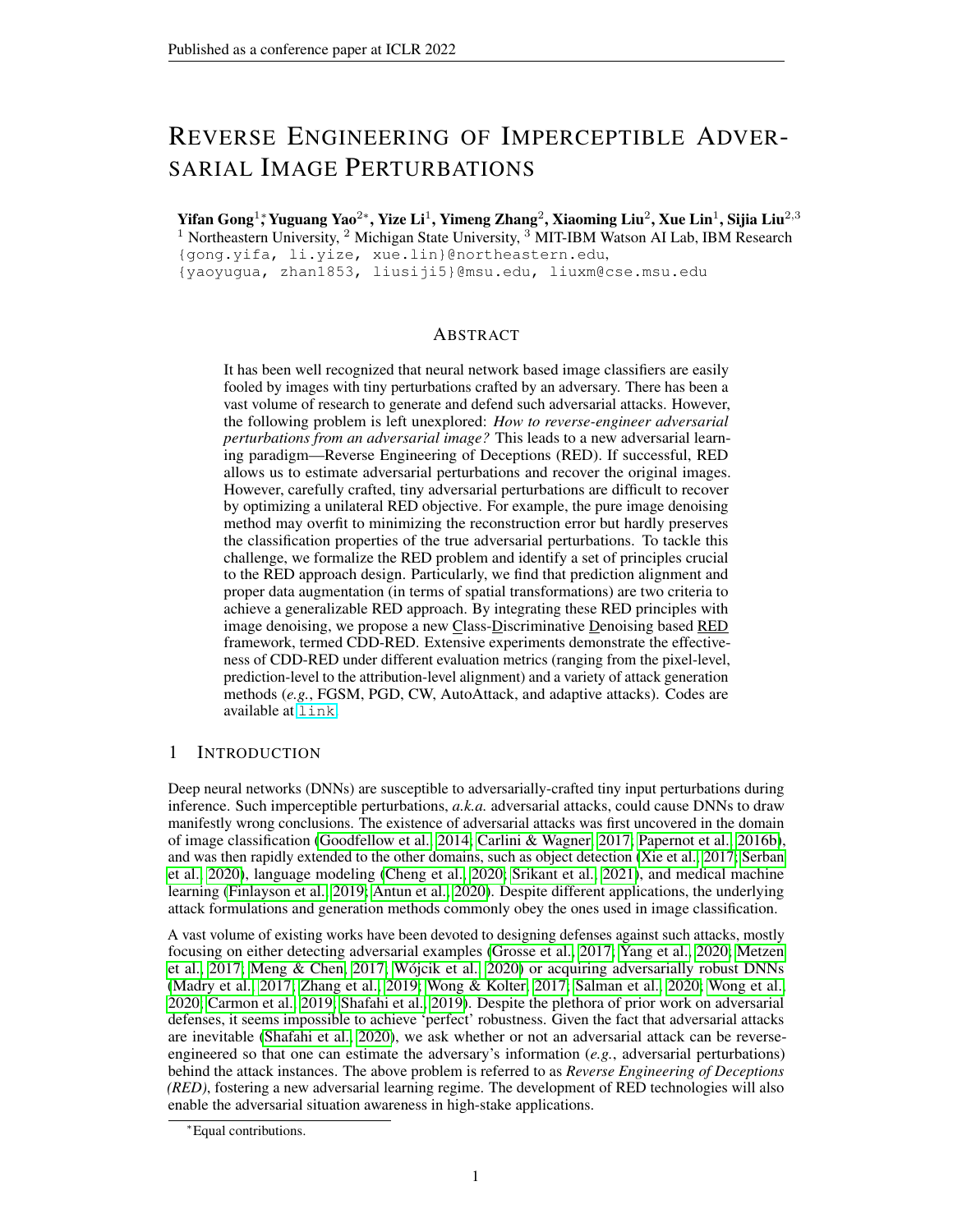(a) Accuracy of  $R_{\rm BI}^{\rm QD}$ 

 $R_{\text{RED}}^{\text{op}}$  (b) Success rate of  $R_{\text{RED}}^{\text{op}}$ 

(c) d(f  $(x_{\text{RED}}^{\text{cp}})$ ; f  $(x)$ ) (d) d(x 0p RED ; x) Figure 7: Reverse engineer partially-perturbed data under different interpolation pprtion

RED vs. unforeseen attack types. The experiments on the recovery of unforeseen attack types are composed of two partsa) partially-perturbed data via linear interpolation, and the unseen attack type, AutoAttack, Feature Attack, and Adaptive Attack. More attack results including adversarial attacks on CIFAR-10 dataset, Wasserstein minimized attacks, and attacks on smoothed classi ers can be found in Appendix C.

First, we construct partially-perturbed data by adding a portian  $10\%$ ;  $20\%$  ; 100%g of the perturbationx<sup>0</sup> x to the true benign example namely,  $x^{\varphi} = x + p(x^0 x)$ . The interpolated  $\mathsf{x}^{\mathsf{p}}$  is then used as the input to an RED model. We aim to investigate whether or not the proposed RED method can recover partial perturbations (even not successful attacks).

Fig. 7 (a) and (b) show the the prediction alignment with ndy<sup>0</sup>, of the adversarial example estimate  $x_{RED}^{qp} = x^{qp}$   $\dot{D}$   $(x^{qp}) + x$  by different RED models. Fig. 7 (c) shows the logit distance between the prediction of the partially-perturbed adversarial example estimate and the prediction of the benign example while Fig. 7 (d) demonstrates the pixel distance betw $\frac{p}{\mathsf{Rep}}$  and the benign example.

First, a smaller gap between the ground-truth curve (in red) and the adversarial example estimate  $x_{\rm red}^{\rm dp}$  curve indicates a better performance. Fig. 7 (a) and (b) show ODD: RED estimates the closest adversary's performance to the ground truth in terms of the prediction accuracy and attack success rate. This is also veri ed by the distance of prediction logits in Fig. 7 (c). Fig. 7 (d) shows that DS largely over-estimates the additive perturbation, wanned RED maintains the perturbation estimation performance closest to the ground truth. Though DO is closer to the ground-truth than CDD-REDat p < 40%, DO is not able to recover a more precise adversarial perturbation in terms of other performance metrics. For example, in Fig. 7 (b) at p = $\chi_{\sf RED}^{\sf fp}$  by DO achieves a lower successful attack rate compared to CDD-RED and the ground-truth.

Table 2: The d(x;  $x_{\text{RED}}$  ), PA $_{\text{benign}}$  , and PA $_{\text{adv}}$  performance of the denoisers on the unforeseen perturbation type AutoAttack, Feature Attack, and Adaptive Attack. Moreover, as for benign examples with p = 0% perturbations, though the RED denoiser does not see benign example

| pair $(x, x)$ during training, it keeps the $=$                                      |                        |           |         |        |  |  |  |
|--------------------------------------------------------------------------------------|------------------------|-----------|---------|--------|--|--|--|
|                                                                                      | DO                     | DS        | CDD-RED |        |  |  |  |
| performance of the benign example re-                                                | AutoAttack             | 6.41      | 16.64   | 8.81   |  |  |  |
| covery. CDD-RED can handle the case $d(x; x_{RED})$                                  | <b>Feature Attack</b>  | 5.51      | 16.14   | 7.99   |  |  |  |
| with a mixture of adversarial and benign                                             | <b>Adaptive Attack</b> | 9.76      | 16.21   | 12.24  |  |  |  |
|                                                                                      | AutoAttack             | 84.69%    | 92.64%  | 94.58% |  |  |  |
| examples. That is to say, even if a be-<br>nign example, detected as adversarial, is | <b>Feature Attack</b>  | 82.90%    | 90.75%  | 93.25% |  |  |  |
|                                                                                      | Adaptive Attack        | 33.20%    | 27.27%  | 36.29% |  |  |  |
| wrongly fed into the RED framework,                                                  | AutoAttack             | 85.53%    | 83.30%  | 88.39% |  |  |  |
| our method can recover the original per-<br>$PA_{\text{adv}}$                        | <b>Feature Attack</b>  | 26.97%    | 35.84%  | 63.48% |  |  |  |
| turbation close to the ground truth. See                                             | Adaptive Attack        | $51.21\%$ | 55.41%  | 57.11% |  |  |  |
| Appendix G for details.                                                              |                        |           |         |        |  |  |  |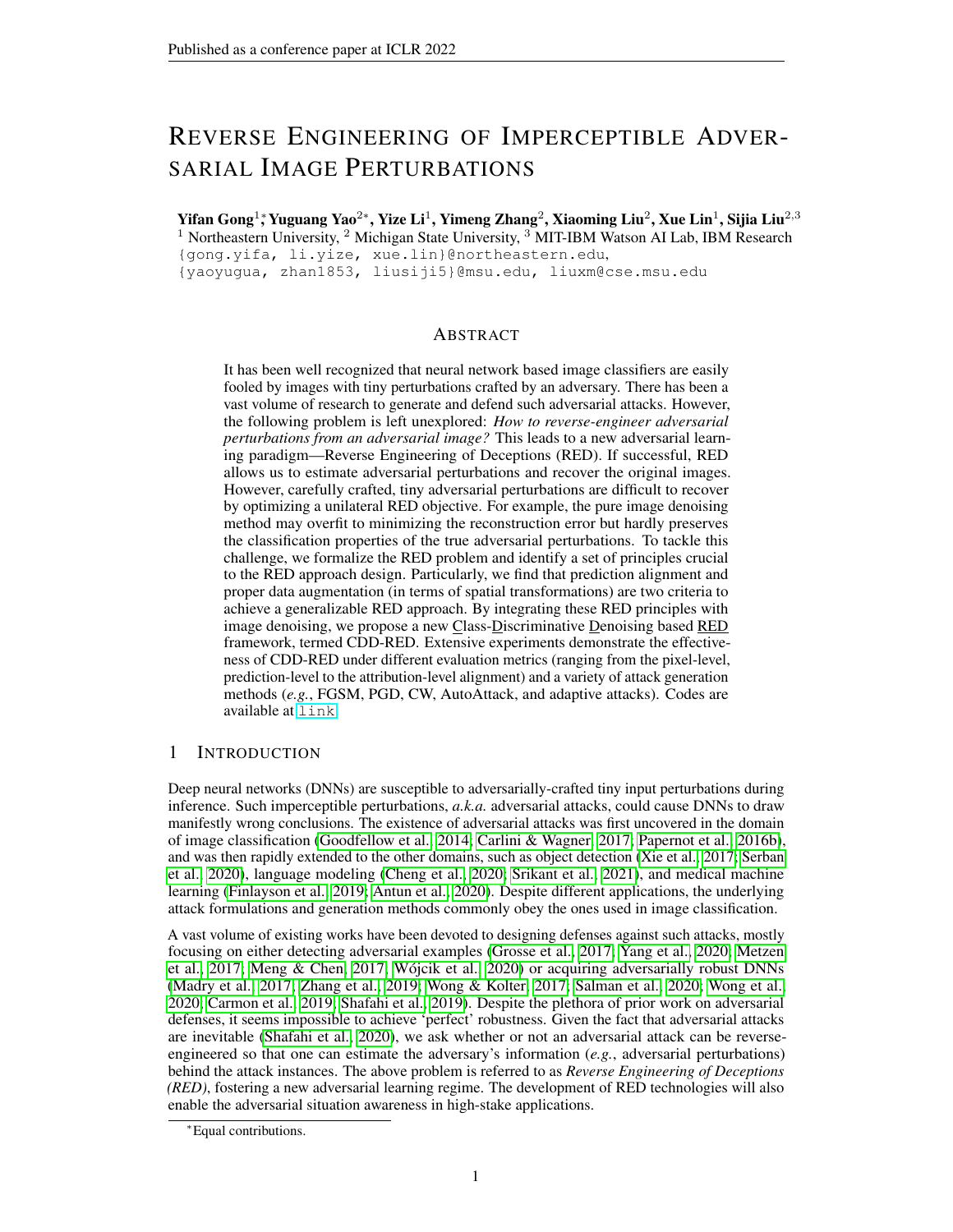Table 2 shows the RED performance on the unseen attack type, AutoAttack, Feature Attack, and Adaptive Attack. For AutoAttack and Feature AttaCADD-RED outperforms both DO and DS in terms of PA from both benign and adversarial perspectives. Speci **ലിഡ**, RED increases the PA<sub>ady</sub> for Feature Attack by 36.51% and 27.64% compared to DO and DS, respectively.

As for the adaptive attack (Tramer et al., 2020), we assume that the attacker has access to the knowledge of the RED model, $e$ ,  $D$ . It can then perform the PGD attack method to generate successful prediction-evasion attacks even after taking the RED operation.

We use PGD methods to generate such attacks within the all of perturbation radius =  $20=255$ . Table 2 shows that Adaptive Attack is much stronger than Feature Attack and AutoAttack, leading to larger reconstruction error and lower PA. Howe CEDD-RED still outperforms DO and DS in  $PA<sub>benion</sub>$  and  $PA<sub>adv</sub>$ . Compared to DS, it achieves a better trade-off with denoising  $df(x)_{KED}$ .

In general,CDD-REDcan achieve high PA even for unseen attacks, indicating the generalizationability of our method to estimate not only new adversarial examples (generated from the same attack method), but also new attack types.

RED to infer correlation between adversaries. In what follows, we investigate whether the RED model guided by the single classi er (VGG19) enables to identify different adversary classes, given by combinations of attack types (FGSM, PGD, CW) and victim model types (Res18, Res50, VGG16, VGG19, IncV3).

Fig. 8 presents the correlation between every two adversary classes in the logit space. Fig. 8 (a) shows the ground-truth correlation map. Fig. 8 (b) shows correlations between logits of x<sup>0</sup><sub>RED</sub> estimated by our RED method (CDD-RED) and logits of the true  $x^0$ .

### (a) Groundtruth (b) CDD-RED (ours)

Along the diagonal of Figure 8: Correlation matrices between different adversaries. For each coreach correlation matrix, relation matrix, rows and columns represent adversarial example estimate  $x_{\mathsf{RED}}^0$  and true adversarial example (For the ground-truth correlation matrix,  $x_{\text{RED}}^0 = x^0$ . Each entry represents the average Spearman rank correlation the same adversary classetween the logits of two adversary setting (victim model, attack type)}. the darker implies the better RED estimation under By peering into off-diagonal entries, we nd that FGSM attacks are more resilient to the choice of a

victim model (see the cluster of high correlation values at the top left corner of Fig. 8). Meanwhile, the proposedCDD-REDprecisely recovers the correlation behavior of the true adversaries. Such a correlation matrix can help explain the similarities between different attacks' properties. Given an inventory of existing attack types, if a new attack appears, then one can resort to RED to estimate the correlations between the new attack type and the existing attack types. Based on the correlation screening, it can infer the properties of the new attack type based on its most similar counterpart in the existing attack library; see Appendix I.2. Inspired by the correlation, RED-synthesized perturbations can also be used as a transfer attack as well; see Appendix H.

Other applications of RED. In Appendix I, we also empirically show that the proposed RED approach can be applied to adversarial detection, attack identity inference, and adversarial defense.

### 6 CONCLUSION

In this paper, we study the problem of Reverse Engineering of Deceptions (RED), to recover the attack signature  $g$ (g. adversarial perturbations and adversary saliency regions) from an adversarial instance. To the best of our knowledge, RED has not been well studied. Our work makes a solid step towards formalizing the RED problem and developing a systematic pipeline, covering not only a solution but also a complete set of evaluation metrics. We have identi ed a series of RED principles, ranging from the pixel level to the attribution level, desired to reverse-engineer adversarial attacks. We have developed an effective denoiser-assisted RED approach by integrating class-discrimination and data augmentation into an image denoising network. With extensive experiments, our approach outperforms the existing baseline methods and generalizes well to unseen attack types.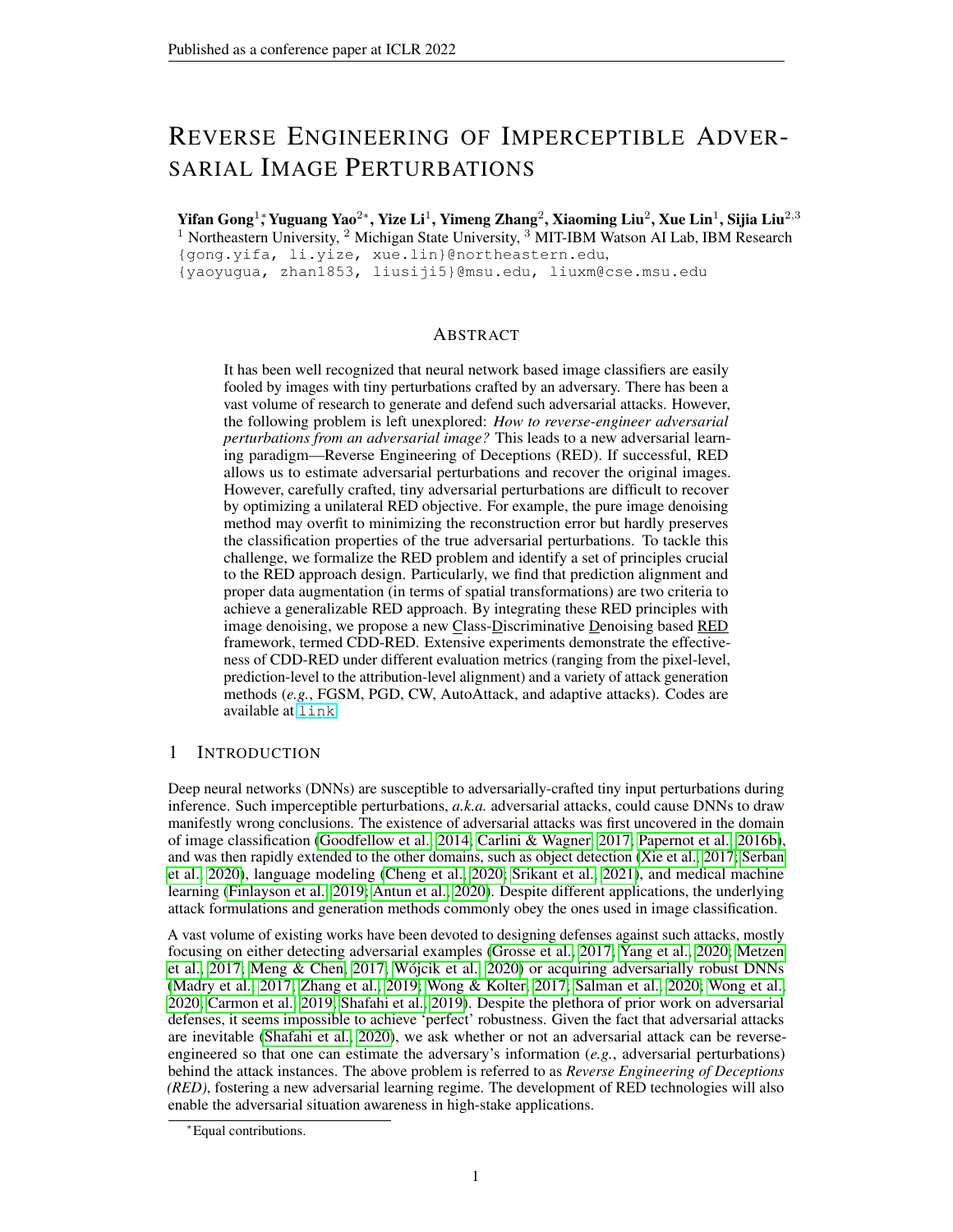### ACKNOWLEDGMENT

The work is supported by the DARPA RED program. We also thank the MIT-IBM Watson AI Lab, IBM Research for supporting us with GPU computing resources.

### **REFERENCES**

- Vegard Antun, Francesco Renna, Clarice Poon, Ben Adcock, and Anders C Hansen. On instabilities of deep learning in image reconstruction and the potential costs Draiteedings of the National Academy of Science 2020.
- A. Athalye, L. Engstrom, A. Ilyas, and K. Kwok. Synthesizing robust adversarial examples. In International Conference on Machine Learning (ICMPD18.
- Akhilan Boopathy, Sijia Liu, Gaoyuan Zhang, Cynthia Liu, Pin-Yu Chen, Shiyu Chang, and Luca Daniel. Proper network interpretability helps adversarial robustness in classi cationtelmational Conference on Machine Learning (ICMI2020.
- Nicholas Carlini and David Wagner. Towards evaluating the robustness of neural netwd ESEIn Symposium on Security and Privacy (S&PEE, 2017.
- Yair Carmon, Aditi Raghunathan, Ludwig Schmidt, John C Duchi, and Percy S Liang. Unlabeled data improves adversarial robustness Advances in Neural Information Processing Systems (NeurlPS) 2019.
- Pin-Yu Chen, Yash Sharma, Huan Zhang, Jinfeng Yi, and Cho-Jui Hsieh. Ead: elastic-net attacks to deep neural networks via adversarial examptexiv, 2017a.
- Pin-Yu Chen, Huan Zhang, Yash Sharma, Jinfeng Yi, and Cho-Jui Hsieh. Zoo: Zeroth order optimization based black-box attacks to deep neural networks without training substitute models. In Proceedings of the ACM Workshop on Arti cial Intelligence and Security M, 2017b.
- Shang-Tse Chen, Cory Cornelius, Jason Martin, and Duen Horng Polo Chau. Shapeshifter: Robust physical adversarial attack on faster r-cnn object detector. European Conference on Machine Learning and Knowledge Discovery in Databases (ECMb) inger, 2018.
- T. Chen, S. Liu, S. Chang, Y. Cheng, L. Amini, and Z. Wang. Adversarial robustness: From selfsupervised pretraining to ne-tuning. IEEE/CVF Conference on Computer Vision and Pattern Recognition (CVPR)2020.
- Minhao Cheng, Simranjit Singh, Patrick Chen, Pin-Yu Chen, Sijia Liu, and Cho-Jui Hsieh. Sign-opt: A query-ef cient hard-label adversarial attack. Xiv, 2019.
- Minhao Cheng, Jinfeng Yi, Pin-Yu Chen, Huan Zhang, and Cho-Jui Hsieh. Seq2sick: Evaluating the robustness of sequence-to-sequence models with adversarial examples electings of the AAAI Conference on Arti cial Intelligence (AAAI2020.
- Jeremy Cohen, Elan Rosenfeld, and Zico Kolter. Certi-ed adversarial robustness via randomized smoothing. In International Conference on Machine Learning p. 1310–1320. PMLR, 2019.
- Francesco Croce and Matthias Hein. Reliable evaluation of adversarial robustness with an ensemble of diverse parameter-free attacks. International Conference on Machine Learning (ICML) PMLR, 2020.
- Jia Deng, Wei Dong, Richard Socher, Li-Jia Li, Kai Li, and Li Fei-Fei. Imagenet: A large-scale hierarchical image database. Computer Vision and Pattern Recognition 009.
- Yinpeng Dong, Tianyu Pang, Hang Su, and Jun Zhu. Evading Defenses to Transferable Adversarial Examples by Translation-Invariant Attacks. **COVPR** 2019.
- K. Eykholt, I. Evtimov, E. Fernandes, B. Li, A. Rahmati, C. Xiao, A. Prakash, T. Kohno, and D. Song. Robust physical-world attacks on deep learning visual classi catid mobreedings of the Conference on Computer Vision and Pattern Recognition (C) 272RRB.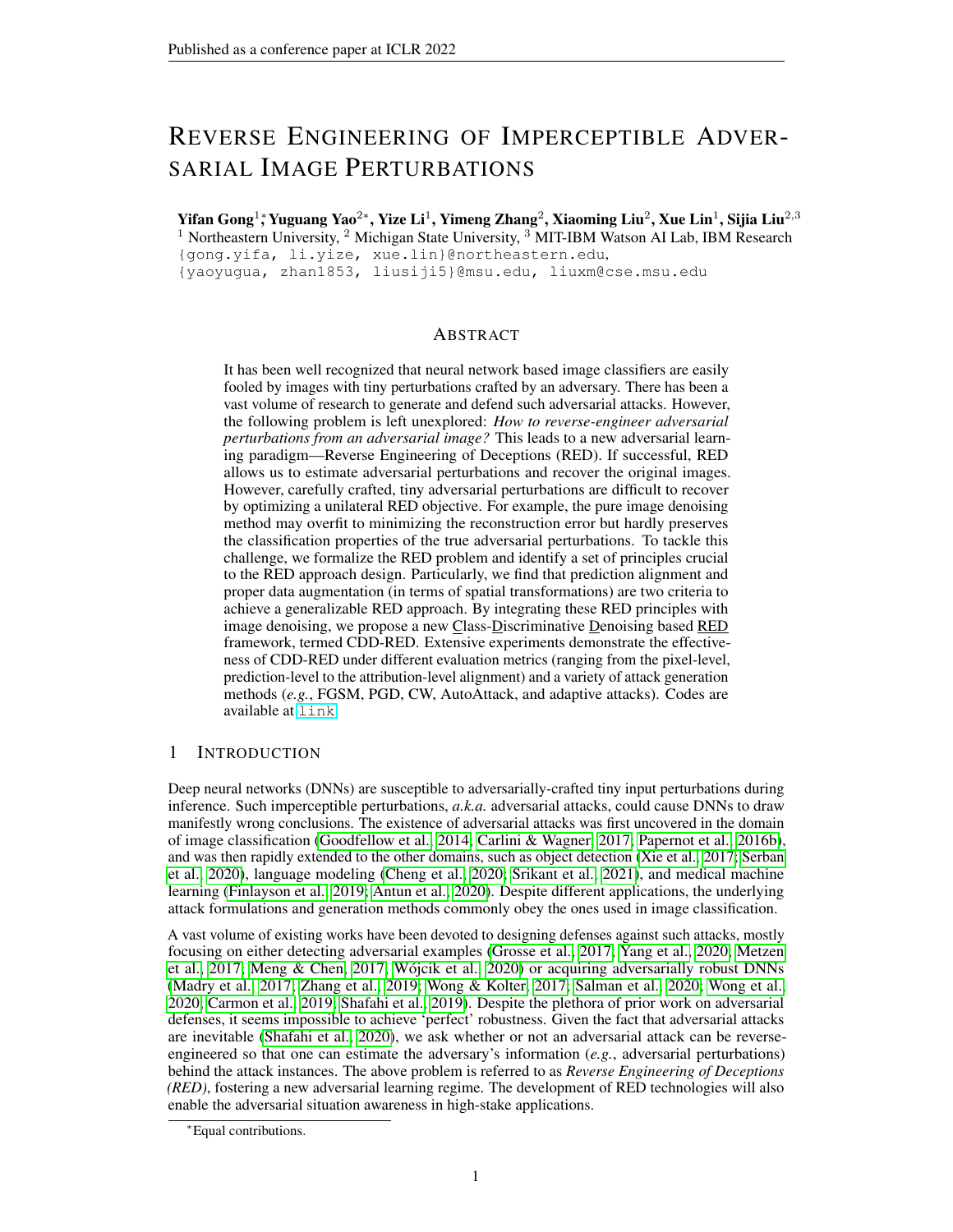- Lijie Fan, Sijia Liu, Pin-Yu Chen, Gaoyuan Zhang, and Chuang Gan. When does contrastive learning preserve adversarial robustness from pretraining to netuning ances in Neural Information Processing System<sup>34</sup>, 2021.
- Samuel G Finlayson, John D Bowers, Joichi Ito, Jonathan L Zittrain, Andrew L Beam, and Isaac S Kohane. Adversarial attacks on medical machine learnbot persons (6433):1287–1289, 2019.
- Ian J Goodfellow, Jonathon Shlens, and Christian Szegedy. Explaining and harnessing adversarial examples.arXiv preprint arXiv:1412.65722014.
- Kathrin Grosse, Praveen Manoharan, Nicolas Papernot, Michael Backes, and Patrick McDaniel. On the (statistical) detection of adversarial examples iv preprint arXiv:1702.062802017.
- Kaiming He, Xiangyu Zhang, Shaoqing Ren, and Jian Sun. Deep residual learning for image recognition.CoRR, 2015.
- Diederik P. Kingma and Jimmy Ba. Adam: A method for stochastic optimizatiomternational Conference on Learning Representations (ICLAR) 5.
- Juncheng Li, Frank Schmidt, and Zico Kolter. Adversarial camera stickers: A physical camera-based attack on deep learning systems. In ternational Conference on Machine Learning (ICMP019.
- Qizhang Li, Yiwen Guo, and Hao Chen. Practical no-box adversarial attacks agains Advasses in Neural Information Processing Systems (Neurl<sup>266</sup>20.
- Fangzhou Liao, Ming Liang, Yinpeng Dong, Tianyu Pang, Xiaolin Hu, and Jun Zhu. Defense against Adversarial Attacks Using High-Level Representation Guided Denois (iv:1712.02976 [cs] May 2018.
- Sijia Liu, Pin-Yu Chen, Xiangy Chen, and Mingyi Hong. signSGD via zeroth-order oracle. In International Conference on Learning Representations (ICDR) 9.
- Yanpei Liu, Xinyun Chen, Chang Liu, and Dawn Song. Delving into Transferable Adversarial Examples and Black-box AttackarXiv:1611.02770 [cs] February 2017.
- Yan Luo, Xavier Boix, Gemma Roig, Tomaso Poggio, and Qi Zhao. Foveation-based mechanisms alleviate adversarial examples. Xiv preprint arXiv: 1511.0629, 2015.
- Aleksander Madry, Aleksandar Makelov, Ludwig Schmidt, Dimitris Tsipras, and Adrian Vladu. Towards deep learning models resistant to adversarial attacks. preprint arXiv:1706.06083 2017.
- Dongyu Meng and Hao Chen. Magnet: a two-pronged defense against adversarial examibles. In Conference on Computer and Communications Security (CACSVI, 2017.
- Jan Hendrik Metzen, Tim Genewein, Volker Fischer, and Bastian Bischoff. On detecting adversarial perturbations arXiv preprint arXiv: 1702.0426, 72017.
- Zhonghan Niu, Zhaoxi Chen, Linyi Li, Yubin Yang, Bo Li, and Jinfeng Yi. On the Limitations of Denoising Strategies as Adversarial Defensexiv:2012.09384 [cs]2020.
- Ren Pang, Xinyang Zhang, Shouling Ji, Xiapu Luo, and Ting Wang. Advmind: Inferring adversary intent of black-box attacks. Ithe International Conference on Knowledge Discovery & Data Mining (KDD), 2020.
- Nicolas Papernot, Patrick McDaniel, and Ian Goodfellow. Transferability in Machine Learning: from Phenomena to Black-Box Attacks using Adversarial Samabisiv:1605.07277 [cs]2016a.
- Nicolas Papernot, Patrick McDaniel, Somesh Jha, Matt Fredrikson, Z Berkay Celik, and Ananthram Swami. The limitations of deep learning in adversarial setting. Effereuropean Symposium on Security and Privacy (EuroS&P) EEE, 2016b.
- Nicolas Papernot, Patrick McDaniel, Ian Goodfellow, Somesh Jha, Z. Berkay Celik, and Ananthram Swami. Practical Black-Box Attacks against Machine Learning (iv:1602.02697 [cs] 2017.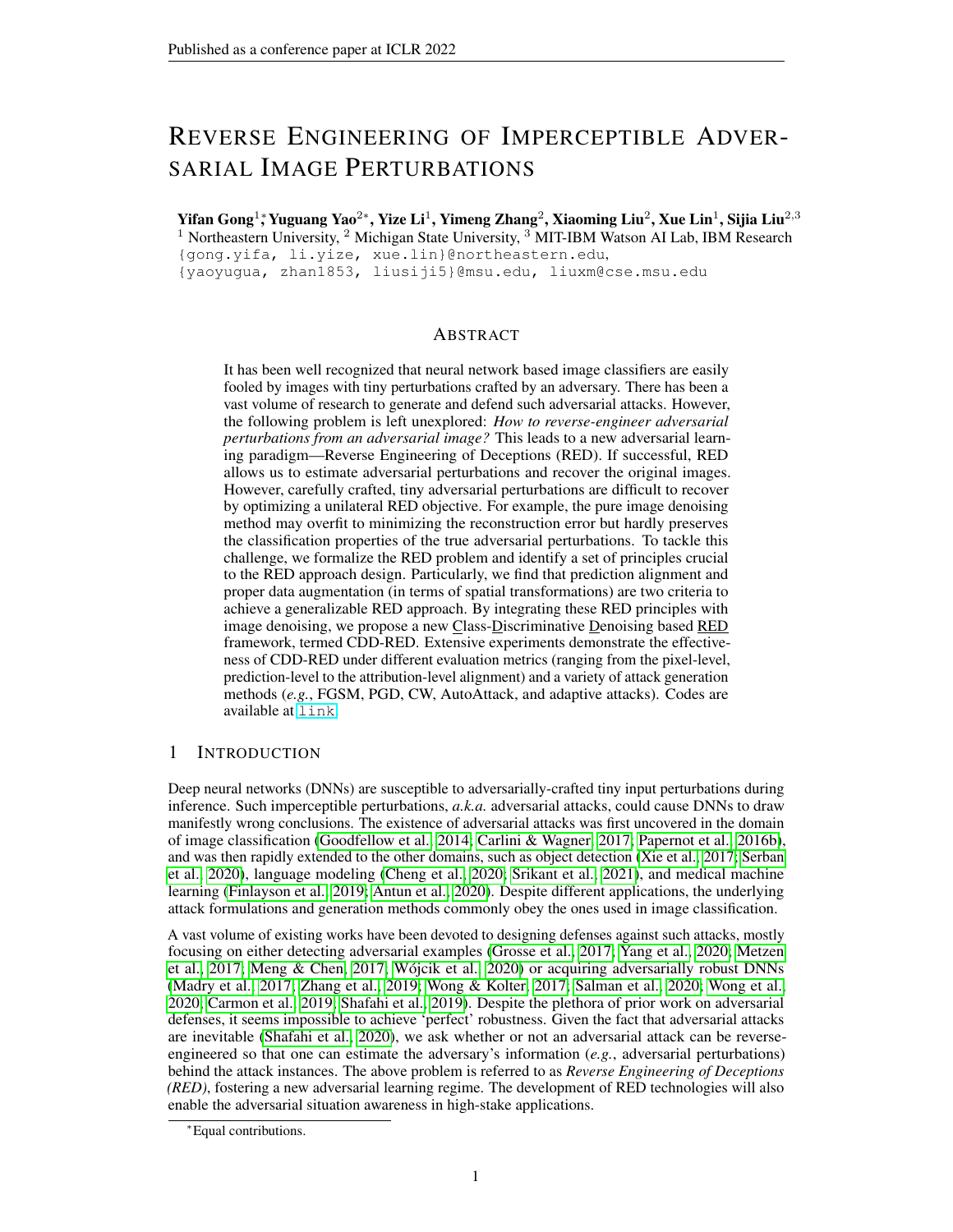- Sara Sabour, Yanshuai Cao, Fartash Faghri, and David J Fleet. Adversarial manipulation of deep representationsarXiv preprint arXiv:1511.0512, 2015.
- Hadi Salman, Mingjie Sun, Greg Yang, Ashish Kapoor, and J Zico Kolter. Denoised smoothing: A provable defense for pretrained classi ers. Advances in Neural Information Processing Systems (NeurlPS) 2020.
- Ramprasaath R. Selvaraju, Michael Cogswell, Abhishek Das, Ramakrishna Vedantam, Devi Parikh, and Dhruv Batra. Grad-CAM: Visual Explanations from Deep Networks via Gradient-based Localization. International Journal of Computer Visio@020.
- Alex Serban, Erik Poll, and Joost Visser. Adversarial examples on object recognition: A comprehensive survey.ACM Computing Surveys (CSURSB(3):1-38, 2020.
- Ali Shafahi, Mahyar Najibi, Mohammad Amin Ghiasi, Zheng Xu, John Dickerson, Christoph Studer, Larry S Davis, Gavin Taylor, and Tom Goldstein. Adversarial training for free Adwances in Neural Information Processing Systems (NeurIPS6)19.
- Ali Shafahi, W. Ronny Huang, Christoph Studer, Soheil Feizi, and Tom Goldstein. Are adversarial examples inevitable  $\lambda$ iv:1809.02104 [cs, stat]February 2020.
- Karen Simonyan and Andrew Zisserman. Very Deep Convolutional Networks for Large-Scale Image Recognition. InInternational Conference on Learning Representations (ICDR) 5.
- Hossein Souri, Pirazh Khorramshahi, Chun Pong Lau, Micah Goldblum, and Rama Chellappa. Identi cation of attack-speci c signatures in adversarial examplasXiv preprint arXiv:2110.06802 2021.
- Shashank Srikant, Sijia Liu, Tamara Mitrovska, Shiyu Chang, Quanfu Fan, Gaoyuan Zhang, and Una-May O'Reilly. Generating adversarial computer programs using optimized obfuscations. In International Conference on Learning Representations (ICDB21.
- Christian Szegedy, Vincent Vanhoucke, Sergey Ioffe, Jonathon Shlens, and Zbigniew Wojna. Rethinking the inception architecture for computer visi@oRR 2015.
- Florian Tramer, Nicholas Carlini, Wieland Brendel, and Aleksander Madry. On adaptive attacks to adversarial example defenses. Xiv preprint arXiv: 2002.0834, 72020.
- Jonathan Uesato, Jean-Baptiste Alayrac, Po-Sen Huang, Robert Stanforth, Alhussein Fawzi, and Pushmeet Kohli. Are labels required for improving adversarial robustness? Nale Information Processing Systems (NeurlPS019.
- Bartosz Wójcik, Pawe Morawiecki, Marekmieja, Tomasz Krzyek, Przemys aw Spurek, and Jacek Tabor. Adversarial examples detection and analysis with layer-wise autoencadiscorperint arXiv:2006.100132020.
- Eric Wong and J Zico Kolter. Provable defenses against adversarial examples via the convex outer adversarial polytopearXiv preprint arXiv:1711.0085,12017.
- Eric Wong, Frank Schmidt, and Zico Kolter. Wasserstein adversarial examples via projected sinkhorn iterations. InInternational Conference on Machine Learning 0.6808-6817. PMLR, 2019.
- Eric Wong, Leslie Rice, and J. Zico Kolter. Fast is better than free: Revisiting adversarial training. In International Conference on Learning Representations (ICLB20.
- Chaowei Xiao, Jun-Yan Zhu, Bo Li, Warren He, Mingyan Liu, and Dawn Song. Spatially transformed adversarial examples. International Conference on Learning Representations (ICLR) 8.
- Cihang Xie, Jianyu Wang, Zhishuai Zhang, Yuyin Zhou, Lingxi Xie, and Alan Yuille. Adversarial examples for semantic segmentation and object detection. **In Proceedings of the IEEE International** Conference on Computer Vision (ICC\2) 017.
- Cihang Xie, Zhishuai Zhang, Yuyin Zhou, Song Bai, Jianyu Wang, Zhou Ren, and Alan L Yuille. Improving transferability of adversarial examples with input diversity. Proceedings of the IEEE/CVF Conference on Computer Vision and Pattern Recognition (C) 279R9.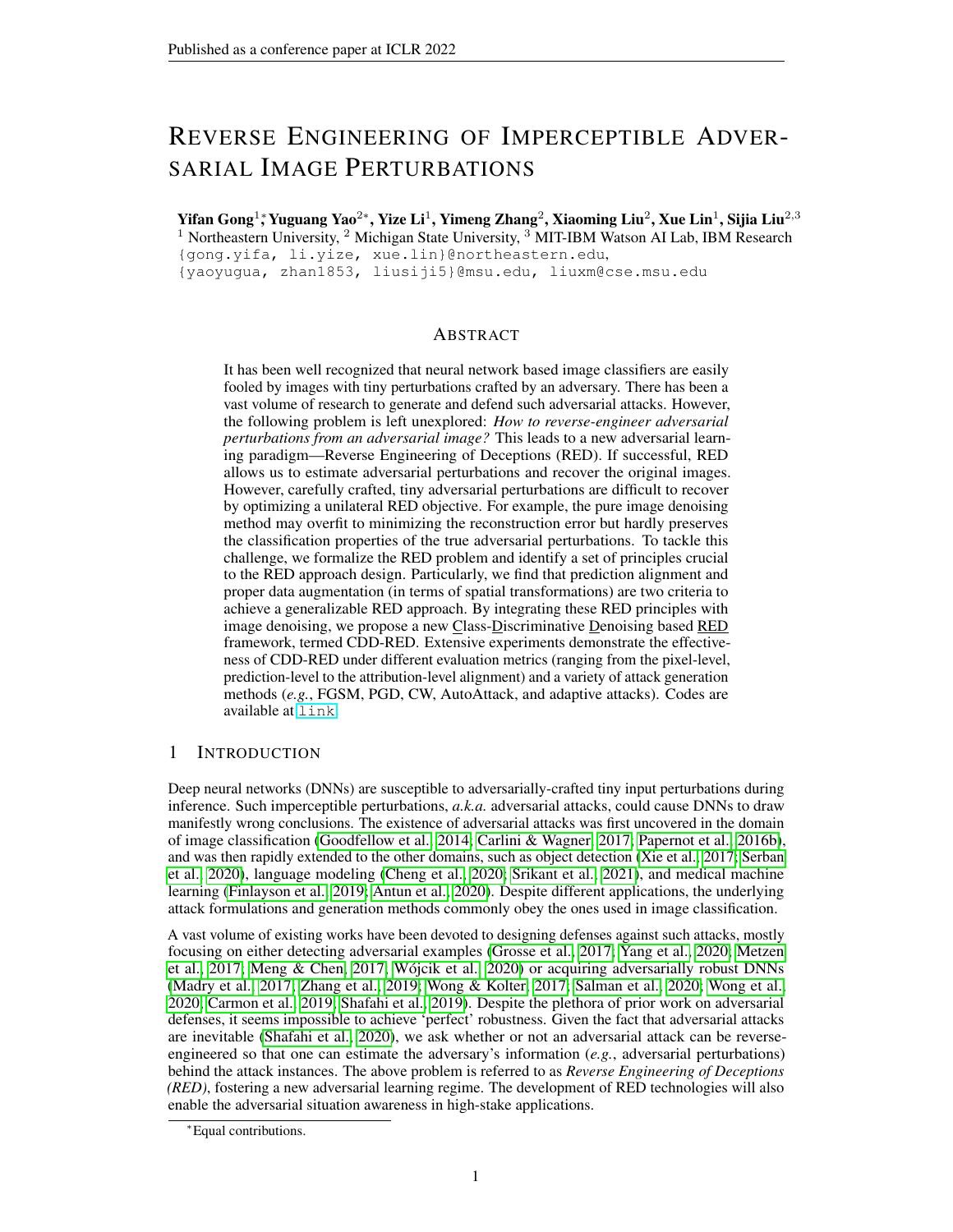- Kaidi Xu, Sijia Liu, Gaoyuan Zhang, Mengshu Sun, Pu Zhao, Quanfu Fan, Chuang Gan, and Xue Lin. Interpreting adversarial examples by activation promotion and suppression. preprint arXiv:1904.020572019a.
- Kaidi Xu, Sijia Liu, Pu Zhao, Pin-Yu Chen, Huan Zhang, Quanfu Fan, Deniz Erdogmus, Yanzhi Wang, and Xue Lin. Structured adversarial attack: Towards general implementation and better interpretability. InInternational Conference on Learning Representations (ICLR) 9b.
- Kaidi Xu, Gaoyuan Zhang, Sijia Liu, Quanfu Fan, Mengshu Sun, Hongge Chen, Pin-Yu Chen, Yanzhi Wang, and Xue Lin. Evading real-time person detectors by adversarial t-ahXtiv preprint arXiv:1910.110992019c.
- Puyudi Yang, Jianbo Chen, Cho-Jui Hsieh, Jane-Ling Wang, and Michael Jordan. Ml-loo: Detecting adversarial examples with feature attribution. Plroceedings of the AAAI Conference on Arti cial Intelligence (AAAI) 2020.
- Sangdoo Yun, Dongyoon Han, Seong Joon Oh, Sanghyuk Chun, Junsuk Choe, and Youngjoon Yoo. Cutmix: Regularization strategy to train strong classi ers with localizable features to breedings of the IEEE/CVF International Conference on Computer Vision 6023–6032, 2019.
- Hongyang Zhang, Yaodong Yu, Jiantao Jiao, Eric P Xing, Laurent El Ghaoui, and Michael I Jordan. Theoretically principled trade-off between robustness and acculrate prational Conference on Machine Learning (ICML)2019.
- Kai Zhang, Wangmeng Zuo, Yunjin Chen, Deyu Meng, and Lei Zhang. Beyond a Gaussian Denoiser: Residual Learning of Deep CNN for Image Denoising EE Transactions on Image Processing 2017.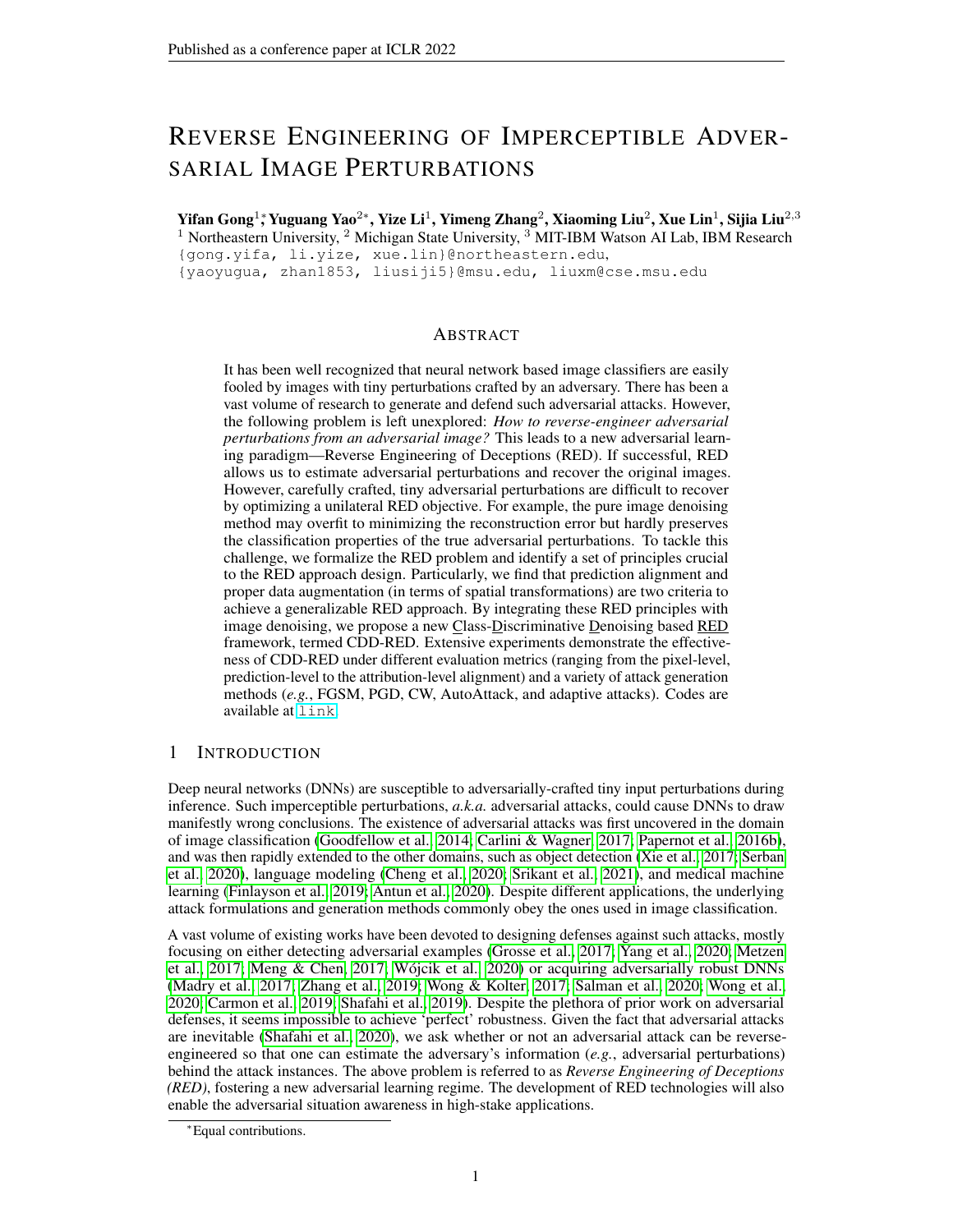# A RED BY PGDATTACK : PERFORMINGPGDBACK TO THE TRUE CLASS

A naive approach to reverse engineer the adversarial perturbation is using the target PGD attack to revert the label back to the groundtruth. However, this requires additional assumptions. First, since PGD is a test-time deterministic optimization approach for perturbation generation, its targeted implementation requires the true class of the adversarial example, which could be unknown at testing time. What is more, one has to pre-de ne the perturbation budtort PGD. This value is also unknown. Second, performing PGD back to the true class might not exactly recover the ground-truth adversarial perturbations. By contrast, its RED counterpart could be over-perturbed. To make it more convincing, we applied the target PGD attack method to adversarial examples generated by PGD (assuming true class, victim model, and attack budget are known). We tried various PGD settings (PGD10<sub>-10-255</sub> refers to PGD attack using 10 steps and 10=255). Eventually, we compare these results to our CDD-RED method in Table A1.

Given that the average reconstruction error betweandx $0$  is 20.60, we can see from Table A1 that PGD attacks further enlarge the distortion from the clean data. Although PGD attacks can achieve high accuracy after reverting the adversarial data back to their true labels, the resulting perturbation estimate is far from the ground-truth in terms of their prediction alignment. We can tell from the low PA<sub>adv</sub> by PGD methods that $_{\mathsf{RED}}^0$  does not align with the input<sup>0</sup> at all.

|                      | $PGD10_{20=255}$ | PGD10 <sub>10=255</sub> | $PGD20_{20=255}$ | CDD-RED |
|----------------------|------------------|-------------------------|------------------|---------|
| $d(x; x_{RED})$      | 27.63            | 22.67                   | 27.53            | 11 73   |
| PA <sub>benign</sub> | 96.20%           | 82.60%                  | 99.80%           | 83.20%  |
| $PA_{\text{adv}}$    | $6.20\%$         | 7.20%                   | 4.80%            | 97.40%  |

| Table A1: The performance comparison among DO, DS, and CDD-RED on the CIDAR-10 dataset. |  |  |  |  |  |  |  |  |  |  |
|-----------------------------------------------------------------------------------------|--|--|--|--|--|--|--|--|--|--|
|-----------------------------------------------------------------------------------------|--|--|--|--|--|--|--|--|--|--|

# B DATASET DETAILS.

The training and testing dataset is composed of three attack methods including PGD (Madry et al., 2017), FGSM (Goodfellow et al., 2014), and CW attack (Carlini & Wagner, 2017), applied to 5 modelsincluding pre-trained ResNet18 (Res18), Resnet50 (Res50) (He et al., 2015), VGG16, VGG19, and InceptionV3 (IncV3) (Szegedy et al., 2015). By default, PGD attack and FGSM attack are bounded by -norm constraint and CW attack is bounded by norm. The range of the perturbation strengthfor PGD attack and FGSM attack are  $255$ ; 40=255) and  $(1=255; 20=255)$ , respectively. As for CW attack, the adversary's con dence paranket euniformly sampled from from [1; 20]. One attack method is applied to one victim model to ob the successfully attacked images. As a consequence,  $45\%$  (5 3K) adversarial images are generated in total: 37.5K for training and 7.5K for validating. The testing set contains 28K adversarial images generated with the same attack method & victim model.

### C PERFORMANCE ON MORE ATTACK TYPES

We show more evaluations of the RED approaches on unforeseen attacks during training. The denoisers are all trained on the training dataset containing adversarial examples generated on the ImageNet dataset, as in Appendix B. The test data includes adversarial examples generated on the CIFAR-10 dataset in C.1, Wasserstein minimized attackers in C.2, and attacks on smoothed classi ers in C.3.

### C.1 PERFORMANCE ONCIFAR-10 DATASET

We further evaluate the performance of the RED approaches on the adversarial examples generated on the CIFAR-10 dataset. As the denoiser is input agnostic, we directly test the denoiser trained on adversarial examples generated on the ImageNet dataset. Here we considestithe PGD-Inf attack generation method with the perturbation radiuse = 255. And these examples are not seen during our training. As shown in the Table A2, the proposed -RED method provides the best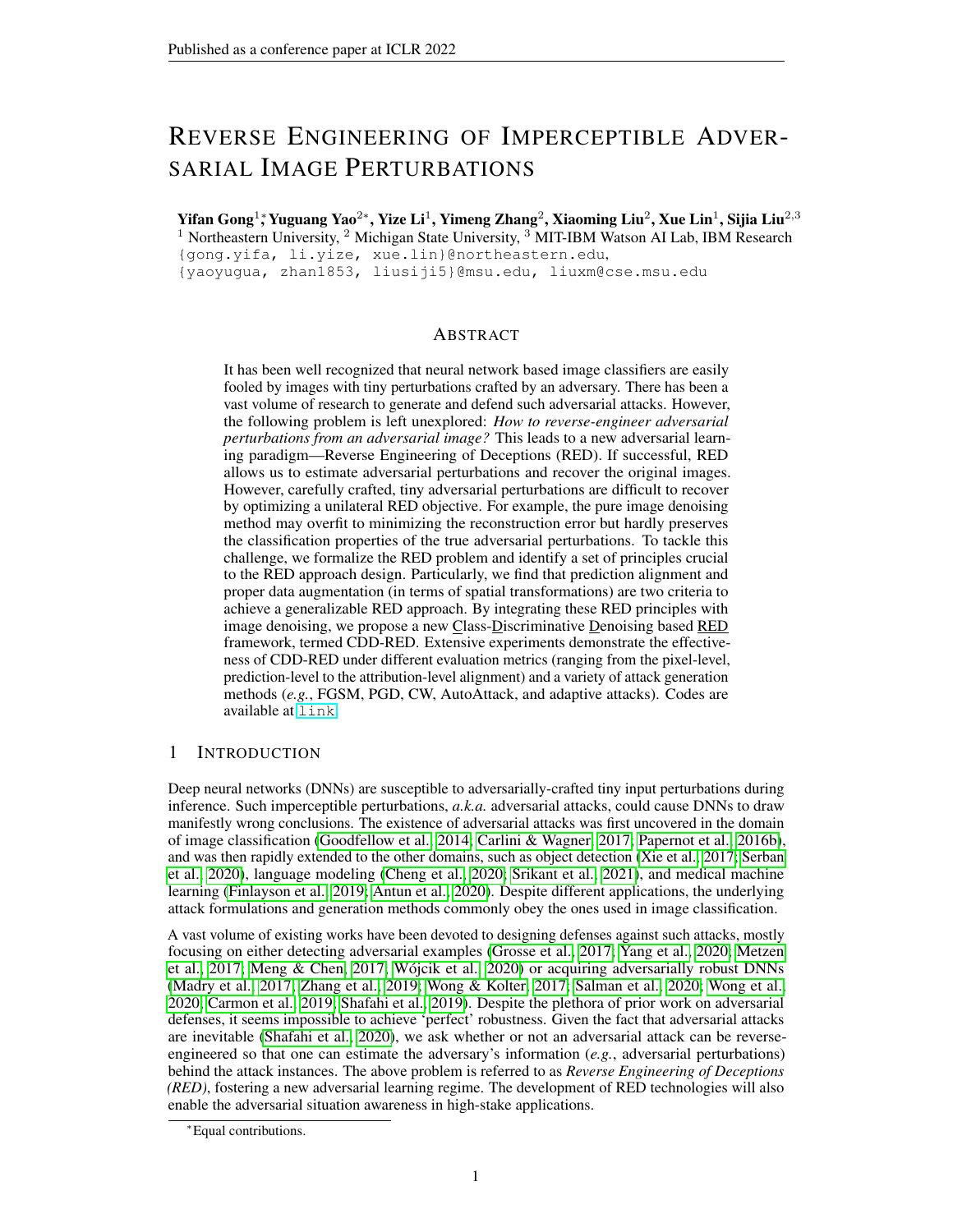$PA<sub>clean</sub> and PA<sub>adv</sub> with a slightly largely  $(x; x<sub>RED</sub>)$  than DO. This is not surprising as DO focuses$ only on the pixel-level denoising error metric. However, as illustrated in Sec. 3, the other metric like PA also plays a key role in evaluating the RED performance.

|                               | 1 K .    | DS     | CDD-RED |
|-------------------------------|----------|--------|---------|
| $d(x; x_{RED})$               | 0.94     | 4.50   | 1.52    |
| r <sup>2</sup> he <u>nign</u> | $9.90\%$ | 71.75% | 71.80%  |
|                               | 92.55%   | 89.70% | 99.55%  |

Table A2: The performance comparison among DO, DS, and CDD-RED on the CIDAR-10 dataset.

### C.2 PERFORMANCE ONWASSERSTEIN MINIMIZED ATTACKERS

We further show the performance on Wasserstein minimized attackers, which is an unseen attack type during training. The adversarial examples are generated on the ImageNet sub-dataset using Wasserstein ball. We follow the same setting from Wong et al. (2019), where the attack radius 0.1 and the maximum iteration is 400 under norm inside Wasserstein ball. The results are shown in Table A3. As we can see, Wasserstein attack is a more challenging attack type for RED than the I<sub>p</sub> attack types considered in the paper, justi ed by the lower prediction aligne $\mathsf{P}\!\mathsf{A}_{\mathsf{B}\!\mathsf{B}}$ h $_{\mathsf{gn}}$ across all methods. This implies a possible limitation of supervised training  $\deg(\mathbf{r}_1)$  attacks. One simple solution is to expand the training dataset using more diversi ed attacks (including Wasserstein attacks). However, we believe that the further improvement of the generalization ability of RED deserves a more careful study in the future, e.g., an extension from the supervised learning paradigm to the (self-supervised) pre-training and netuning paradigm.

Table A3: The performance comparison among DO, DS, CDD-REDon Wasserstein minimized attackers.

|                               |        | 1)S    | CDD-RED |
|-------------------------------|--------|--------|---------|
| $d(x; x_{RED})$               | 9.79   | 17.38  | 11.66   |
| PA <sub>benign</sub>          | 92.50% | 96.20% | 97.50%  |
| <sup>2</sup> A <sub>adv</sub> | 35.00% | 37.10% | 37.50%  |

### C.3 PERFORMANCE ON ATTACKS AGAINST SMOOTHED CLASSIFIERS

We further show the performance on the attack against smoothed classi ers, which is an unseen attack type during training. A smoothed classi er predicts any inputsing the majority vote based on randomly perturbed inputs  $(x; 21)$  (Cohen et al., 2019). Here we consider the 10-step PGDattack generation method with the perturbation radius  $20=255$ , and = 0:25 for smoothing. As shown in Table A4, the proposed CDD-RED method provides the  $B_{\text{Qgshn}}$  and PA<sub>adv</sub> with a slightly largerd $(x; x_{RED})$  than DO.

Table A4: The performance comparison among DO, DS, CaDD-REDon the PGD attack against smoothed classi ers.

|                      | 1 K I  | ÐS     | CDD-RED |
|----------------------|--------|--------|---------|
| $d(x; x_{RED})$      | 15.53  | 22.42  | 15.89   |
| PA <sub>benign</sub> | 68.13% | 70.88% | 76.10%  |
| 'A <sub>adv</sub>    | 58.24% | 58.79% | 61.54%  |

# D COMPUTATION COST OFRED

We measure the computation cost on a single RTX Titan GPU. The inference time for DO, DS, and CDD-REDis similar as they use the same denoiser architecture. For the training cost, the maximum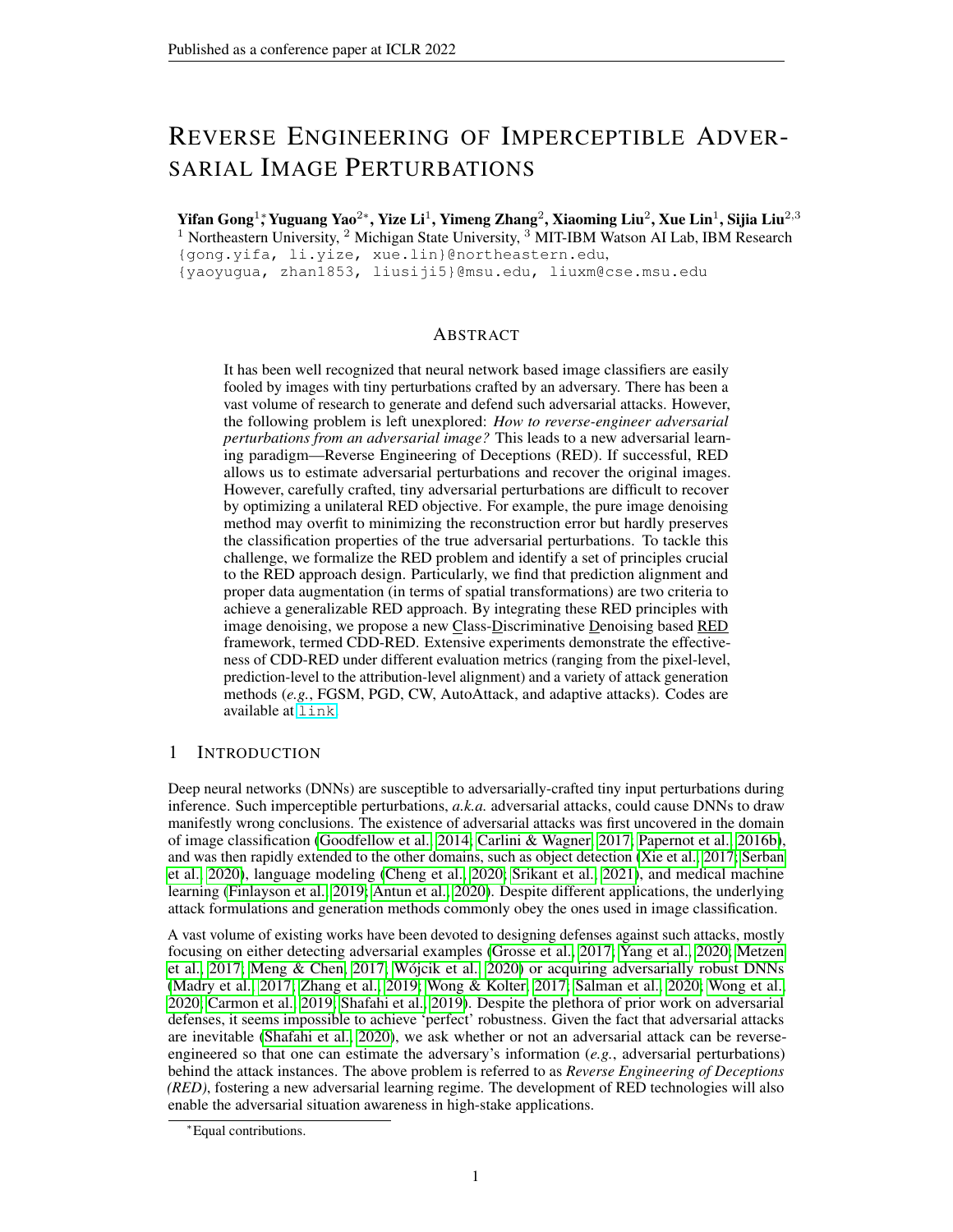training epoch for each method is set as 300. The average GPU time (in seconds) of one epoch for DO, DS, and CDD-RED is 850, 1180, and 2098, respectively. It is not surprising that CDD-RED is conducted over a more complex RED objective. Yet, the denoiser only needs to be trained once to reverse-engineer a wide variety of adversarial perturbations, including those unseen attacks during the training.

### E ABLATION STUDIES ON CDD-RED

In this section, we present additional experiment results using the proposed CDD-RED method for reverse engineering of deception (RED). We will study the effect of the following model/parameter choice on the performance of CDD-RED: 1) pretrained classifier  $\hat{f}$  for PA regularization, 2) data augmentation strategy  $\tau$  for PA regularization, and 3) regularization parameter that strikes a balance between the pixel-level reconstruction error and PA in (4). Recall that the CDD-RED method in the main paper sets  $\hat{f}$  as VGG19,  $T = ft \, 2 \, T \, j \hat{F}(t(\mathbf{x})) = \hat{F}(\mathbf{x})$ ;  $\hat{F}(t(\mathbf{x}')) = \hat{F}(\mathbf{x}') g$ , and  $= 0.025$ .

### E.1 PRETRAINED CLASSIFIER  $\hat{f}$ .

| Table A5: The performance of CDD-RED using a different pretrained classifier $\hat{f}$ (either Res50 or |
|---------------------------------------------------------------------------------------------------------|
| R-Res50) compared with the default setting $\hat{F}$ =VGG19.                                            |

|                                                                    | $\hat{f}$ =Res50   | $f=R-Res50$        |
|--------------------------------------------------------------------|--------------------|--------------------|
| $d(\mathbf{x} \mathbf{x}_{\text{RED}})$<br>$(\# \text{is better})$ | $12.84 \ (\#0.20)$ | $10.09$ (#2.95)    |
| $PA_{\rm benign}$<br>" is better)                                  | 84.33% (#1.38%)    | 57.88% (#27.83%)   |
| $PA_{\text{adv}}$<br>is better)                                    | 79.94% (#0.49%)    | $71.02\%$ (#9.40%) |
|                                                                    |                    |                    |

Besides setting  $\hat{f}$  as VGG19, Table A5 shows the RED performance using the other pretrained models, *i.e.*, Res50 and R-Res50. As we can see, the use of Res50 yields the similar performance as VGG19. Although some minor improvements are observed in terms of pixel level reconstruction error, the PA performance suffers a larger degradation. Compared to Res50, the use of an adversarially robust model R-Res50 significantly hampers the RED performance. That is because the adversarially robust model typically lowers the prediction accuracy, it is not able to ensure the class-discriminative ability in the non-adversarial context, namely, the PA regularization performance.

#### E.2 DATA SELECTION FOR PA REGULARIZATION.

Table A6: Ablation study on the selection of  $T(T = T$  and without (w/o) T)) for training CDD-RED, compared with  $T = f\dot{t} \, 2 \, T j \dot{F}(\dot{t}(x)) = \dot{F}(x)$ ;  $\dot{F}(t(x')) = \dot{F}(x')$ ; g  $\equiv$ 

|                                                                                | $T = T$             | $w/\Omega$          |
|--------------------------------------------------------------------------------|---------------------|---------------------|
| $\overline{d}(\mathbf{x}; \mathbf{x}_{\text{RED}})$<br>$(\# \text{is better})$ | $15.52$ ( $"2.48$ ) | $13.50$ ( $"$ 0.46) |
| $PA_{\rm benign}$<br>$"$ is better)                                            | 83.64% (#2.07%)     | 84.04% (#1.67%)     |
| $PA_{\text{adv}}$<br>" is better)                                              | 75.92% (#4.51%)     | 79.99% (#0.44%)     |

As data augmentation might alter the classifier's original decision in (4), we study how  $\top$  affects the RED performance by setting  $\bar{T}$  as the original data, i.e., without data augmentation, and all data, i.e.,  $T = T$ . Table A6 shows the performance of different T configurations, compared with the default setting. The performance is measured on the testing dataset. As we can see, using all data or original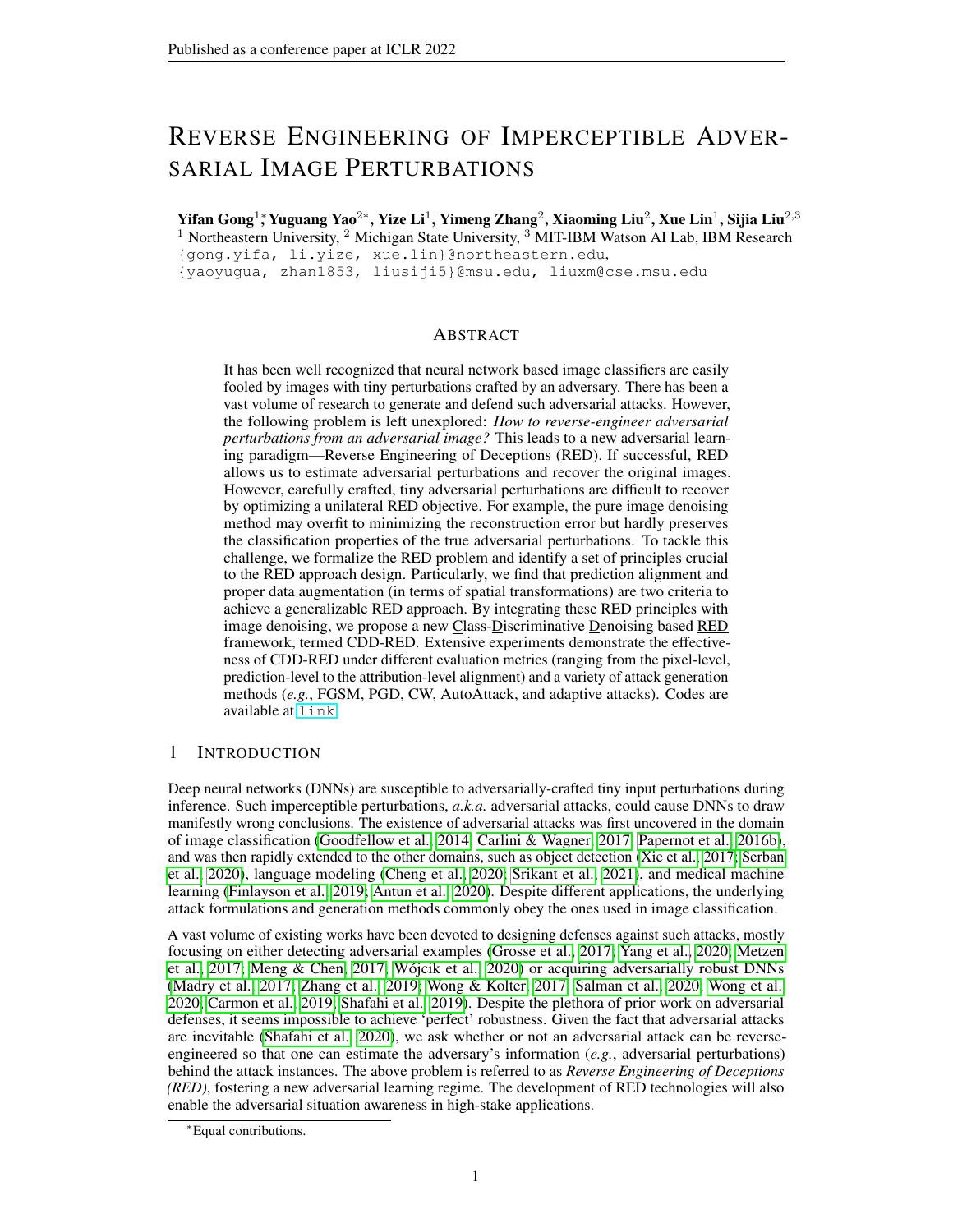data cannot provide an overall better performance than CDD-RED. That is because the former might cause over-transformation, and the latter lacks generalization ability.

### E.3 REGULARIZATION PARAMETER .

Table A7: Ablation study on the regularization parameter (0, 0.0125, and 0.05) for CDD-RED training, compared with  $=0.025$ .

|                                                                     | $=()$                | $=0.0125$          | $=0.05$              |
|---------------------------------------------------------------------|----------------------|--------------------|----------------------|
| $d(\mathbf{x}; \mathbf{x}_{\text{RED}})$<br>$(\# \text{is better})$ | $8.92 \ (\#4.12)$    | $12.79 \ (\#0.25)$ | $14.85$ ( $"2.13$ )  |
| $PA_{\rm benign}$<br>" is better)                                   | 47.61% $(\#38.10\%)$ | 81.00% (#4.71%)    | 85.56% ( $#0.15\%$ ) |
| $PA_{\text{adv}}$<br>" is better)                                   | 73.37% (#7.06%)      | 78.25% (#2.18%)    | 79.94% ( $#0.49\%$ ) |

The overall training objective of CDD-RED is (4), which is the weighted sum of the reconstruction error and PA with a regularization parameter . We further study the sensitivity of CDD-RED to the choice of, which is set by  $0/0.0125$ , and 0.05. Table A7 shows the RED performance of using different values, compared with the default setting  $= 0.025$ . We report the average performance on the testing dataset. As we can see, the use of  $= 0$ , which corresponds to training the denoiser without PA regularization, achieves a lower pixel-level reconstruction error  $d(\mathbf{x} / \mathbf{x}_{\text{RED}})$ , but degrades the prediction-level performance, especially  $PA_{\text{benien}}$  greatly. In the same time,  $= 0$  provides a smaller pixel-level reconstruction error with a better PA performance than DO, which indicates the importance of using proper augmentations. We also observe that keep increasing to 0.05 is not able to provide a better PA.

### F ABLATION STUDY OF DIFFERENT ATTACK HYPERPARAMETER SETTINGS

We test on PGD attacks generated with different step sizes, including  $4=255$  and  $6=255$ , and with and without random initialization (RI). Other hyperparameters are kept the same. The adversarial examples are generated by the same set of images w.r.t. the same classifier ResNet-50. The results are shown in Table A8. As we can see, the RED performance is quite robust against the varying hyperparameters of PGD attacks. Compared with DO, CDD-RED greatly improves PA<sub>benign</sub> and achieves higher PA<sub>adv</sub> with a slightly larger  $d(x; x_{RED})$ . Compared to DS, CDD-RED achieves slightly better PA but with a much smaller reconstruction error  $d(\mathbf{x}; \mathbf{x}_{\text{RED}})$ .

| Without RI / With RI                    | Stepsize | DO            | DS            | CDD-RED             |
|-----------------------------------------|----------|---------------|---------------|---------------------|
| $d(\mathbf{x} \mathbf{x}_{\text{RED}})$ | 4/255    | 5.94/5.96     | 16.56/16.57   | 8.91/8.94           |
|                                         | 6/255    | 5.99/5.98     | 16.52/16.50   | 8.97/8.94           |
| $PA_{\rm benign}$                       | 4/255    | 40.00%/47.00% | 91.00%/91.00% | $94.00\% / 93.00\%$ |
|                                         | 6/255    | 51.00%/61.00% | 94.00%/93.00% | $95.00\% / 94.50\%$ |
| $PA_{\text{adv}}$                       | 4/2.55   | 97.50%/97.50% | 97.50%/97.50% | $99.50\%/99.50\%$   |
|                                         | 6/255    | 96.50%/96.50% | 95.50%/95.50% | $98.50\%/99.50\%$   |

Table A8: RED performance for PGD with different hyperparameter settings, including stepsize as 4=255 and 6=255, and with and without RI.

### G PERFORMANCE WITHOUT ADVERSARIAL DETECTION ASSUMPTION

The focus of RED is to demonstrate the feasibility of recovering the adversarial perturbations from an adversarial example. However, in order to show the RED performance on the global setting, we experiment with a mixture of 1) adversarial images, 2) images with Gaussian noise (images with random perturbations), and 3) clean images on the ImageNet dataset. The standard deviation of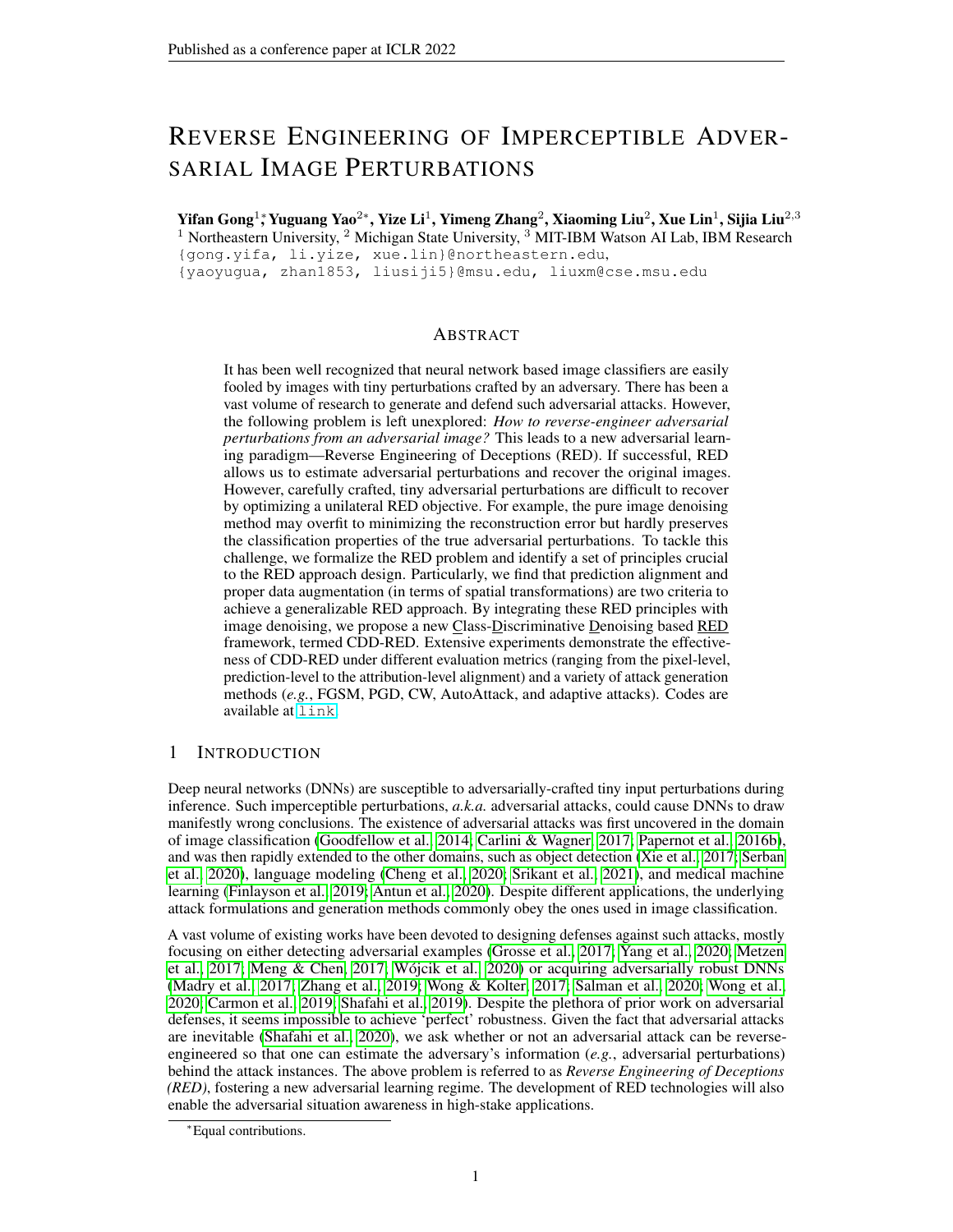the Gaussian noise is set as 0.05. Each type of data accounts for 1/3 of the total data. The images are shuffled to mimic the live data case. The overall accuracy before denoising is 63.08%. After denoising, the overall accuracy obtained by DO, DS, and CDD-RED is 72.45%, 88.26%, and **89.11%**, respectively. During the training of the denoisers, random noise is not added to the input.

### H TRANSFERABILITY OF RECONSTRUCTED ADVERSARIAL ESTIMATE

We further examine the transferability of RED-synthesized perturbations. In the experiment, REDsynthesized perturbations are generated from PGD attacks using ResNet-50. We then evaluate the attack success rate (ASR) of the resulting perturbations transferred to the victim models ResNet-18, VGG16, VGG19, and Inception-V3. The results are shown in Table A9. As we can see, the perturbation estimates obtained via our CDD-RED yield better attack transferability than DO and DS. Therefore, such RED-synthesized perturbations can be regarded as an efficient transfer attack method.

|              | DO     | DS.    | CDD-RED   |
|--------------|--------|--------|-----------|
| ResNet-18    | 66.50% | 70.50% | $77.50\%$ |
| VGG16        | 71.50% | 74.00% | 81.00%    |
| VGG19        | 71.50% | 70.00% | $80.00\%$ |
| Inception-V3 | 86.00% | 85.50% | $90.00\%$ |

Table A9: The tranferability of RED-synthesized perturbations.

#### I POTENTIAL APPLICATIONS OF RED

In this paper, we focus on recovering attack perturbation details from adversarial examples. But in the same time, the proposed RED can be leveraged for various potential interesting applications. In this section, we delve into three applications, including RED for adversarial detection in I.1, inferring the attack identity in I.2, and provable defense in I.3.

#### I.1 RED FOR ADVERSARIAL DETECTION

The outputs of RED can be looped back to help the design of adversarial detectors. Recall that our proposed RED method (CDD-RED) can deliver an attribution alignment test, which reflects the sensitivity of input attribution scores to the pre-RED and post-RED operations. Thus, if an input is an adversarial example, then it will cause a high attribution dissimilarity (i.e., misalignment) between the pre-RED input and the post-RED input, i.e.,  $I(x; f(x))$  vs.  $I(D(x); f(D(x)))$  following the notations in Section 3. In this sense, attribution alignment built upon  $I(x; f(x))$  and  $I(D(x); f(D(x)))$  can be used as an adversarial detector. Along this direction, we conducted some preliminary results on RED-assisted adversarial detection, and compared the ROC performance of the detector using CDD-RED and that using denoised smoothing (DS). In Figure A1, we observe that the CDD-RED based detector yields a superior detection performance, justified by its large area under the curve. Here the detection evaluation dataset is consistent with the test dataset in the evaluation section of the paper.